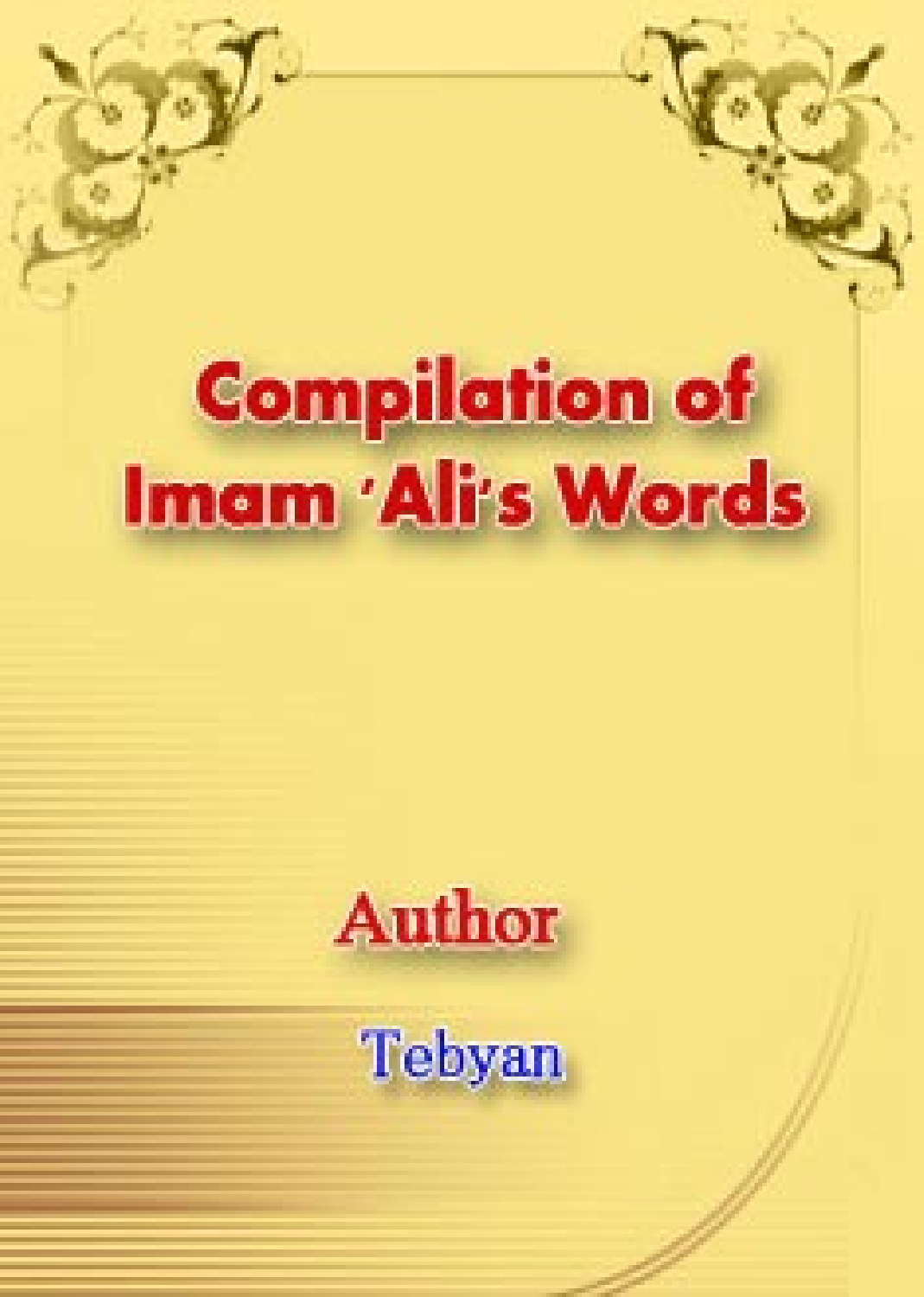Compilation of Imam 'Ali's Words

Author : Tebyan

**Preface** 

Classification of Nahj al‐Balaghah

Two kinds of Imams

The Imam of the Hellfire

Imam of light and guidance

Chain of guidance

Preface

Ever since the early years of Islam, the eloquent wordings of Imam 'Ali (A.S.), especially his unparalleled sermons, have attracted the attention of the literati as well as the common man. Those familiar with the intricate beauties of the Arabic language, had collected or compiled these precious bezels of wisdom, starting from the lifetime of the Commander of the Faithful. As the historian Abu al‐Hasan Mas'udi (d. 346 AH) says:

"What the people had memorised or preserved of (the sayings of) Imam 'Ali (A.S.) and according to which they acted in word and deed, were 400 sermons as well as 80 ‐ odd sermons which had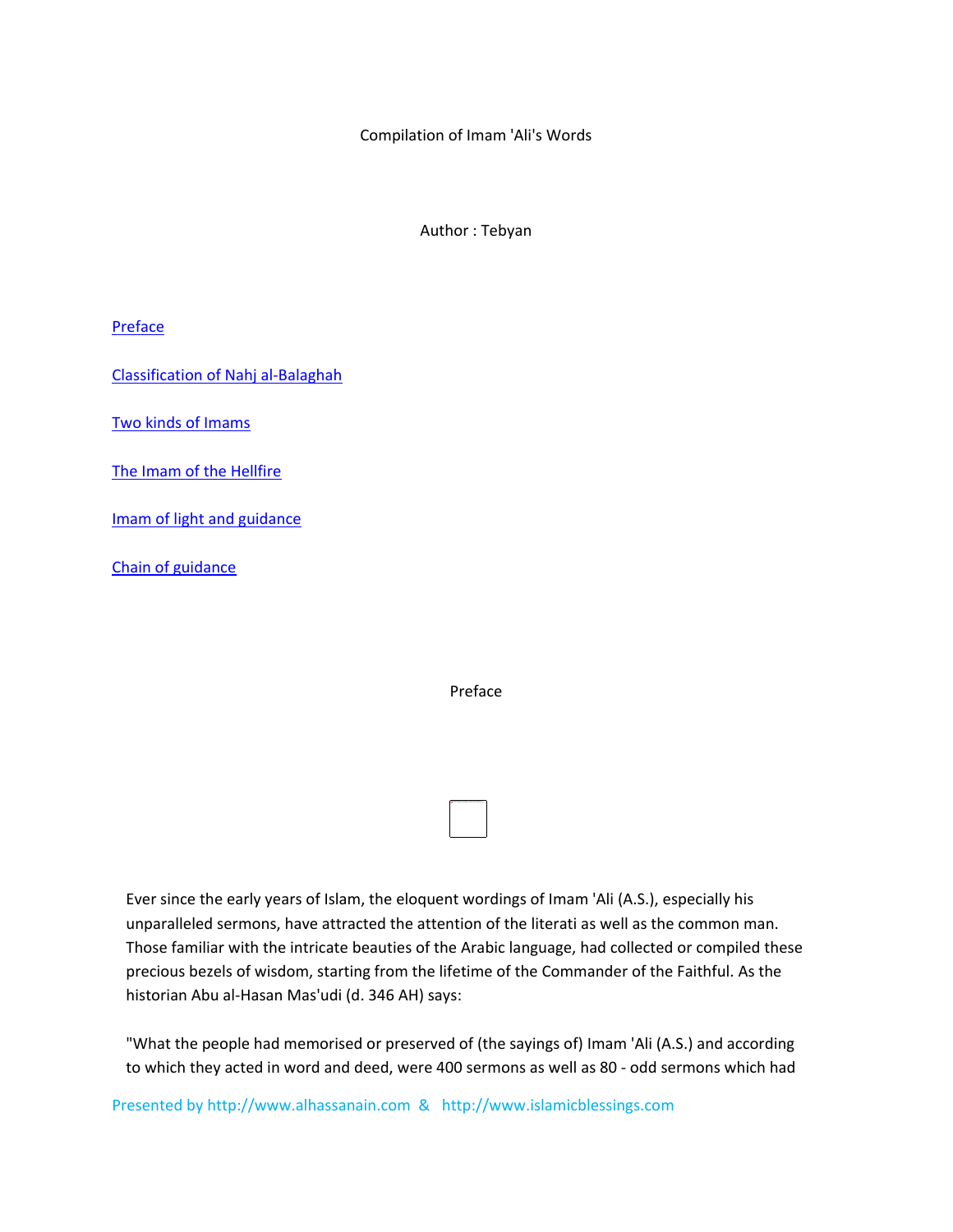delivered extempore." 1

According to the bibliographical works, centuries before Sayyid Razi compiled his magnum opus Nahj al-Balaghah, several scholars had collected in book-form the sayings and judgements of Imam Ali (A.S.). The list is long and is out of scope of this article. However, it would suffice to mention the names of some of the prominent persons whose collections were well known before Razi took up the task:

1. 'Ubaydullah bin Abi Rafi': Shaykh Tusi has stated in al‐ Fihrist. '"Ubaydullah bin Abi Rafi' is the author of the book Qazaya Amir al‐Mu 'minin.

2. Zayd bin Wahab Juhani: Shaykh Tusi in al‐Fihrist states: "Zayd bin Wahab is the author a book on the sermons of Amir al‐ Mu'minin (A.S.), titled Khutab Amir al‐Mu'minin (A.S.) 'ala al‐ Manabir fi al‐Jumu 'ah wa al‐A'yad wa Ghayriha."3

3. Muhammad bin Qays Bajalli: According to Shaykh Tusi, he is the author of the book Qazaya Amir al‐Mu'minin ('a).4

4. Asbagh bin Nubatah: Shaykh has written in al‐Fihrist: "Asbagh ibn Nubatah was one of the close companions of Amir al‐ Mu'minin (A.S.) who survived the Imam and has narrated the epistle which was written to Malik al-Ashtar on being appointed the governor of Egypt. He is also the narrator of the Imam's long wasiyyah (will) to his son Muhammad ibn al‐Hanafiyyah."5

5. Isma'il bin Mihran: Shaykh Tusi says about him: "He was a companion of Imam Reza (A.S.) and has narrated from him. He is the author of several books including the one titled Kitab Khutab Amir al‐Mu 'minin (A.S.)."

6. Abu Ishaq Ibrahim bin Hashim al‐Qummi: Shaykh Tusi says about him: "He was a companion of Imam Reza (A.S.), and of the books which he wrote mention could be made of al‐Nawadir and Kitab Qazaya Amir al‐Mu'minin (A.S.)."

7. Salih bin Abi Hammad Razi: al‐Najashi in his Rijal states: "He was a companion of Imam Hadi ( 'a) and is the author of several books including Kitab Khutab Amir al‐Mu 'minin ( 'a)."8

8. Hisham Kalbi (d. 206): al‐Najashi says about him: "He is the author of several books including Kitab Khutab Amir al‐ Muminin ('a)."9 lbn Nadim also confirms this in his al‐Fihrist that Hisham al‐ Kalbi was the compiler of the sermons of Amir al‐Mu'minin ( 'a).

9. Ibrahim bin Nahmi: Shaykh Tusi and al‐Najashi say that he was the author of several books including Kitab al‐Khutab.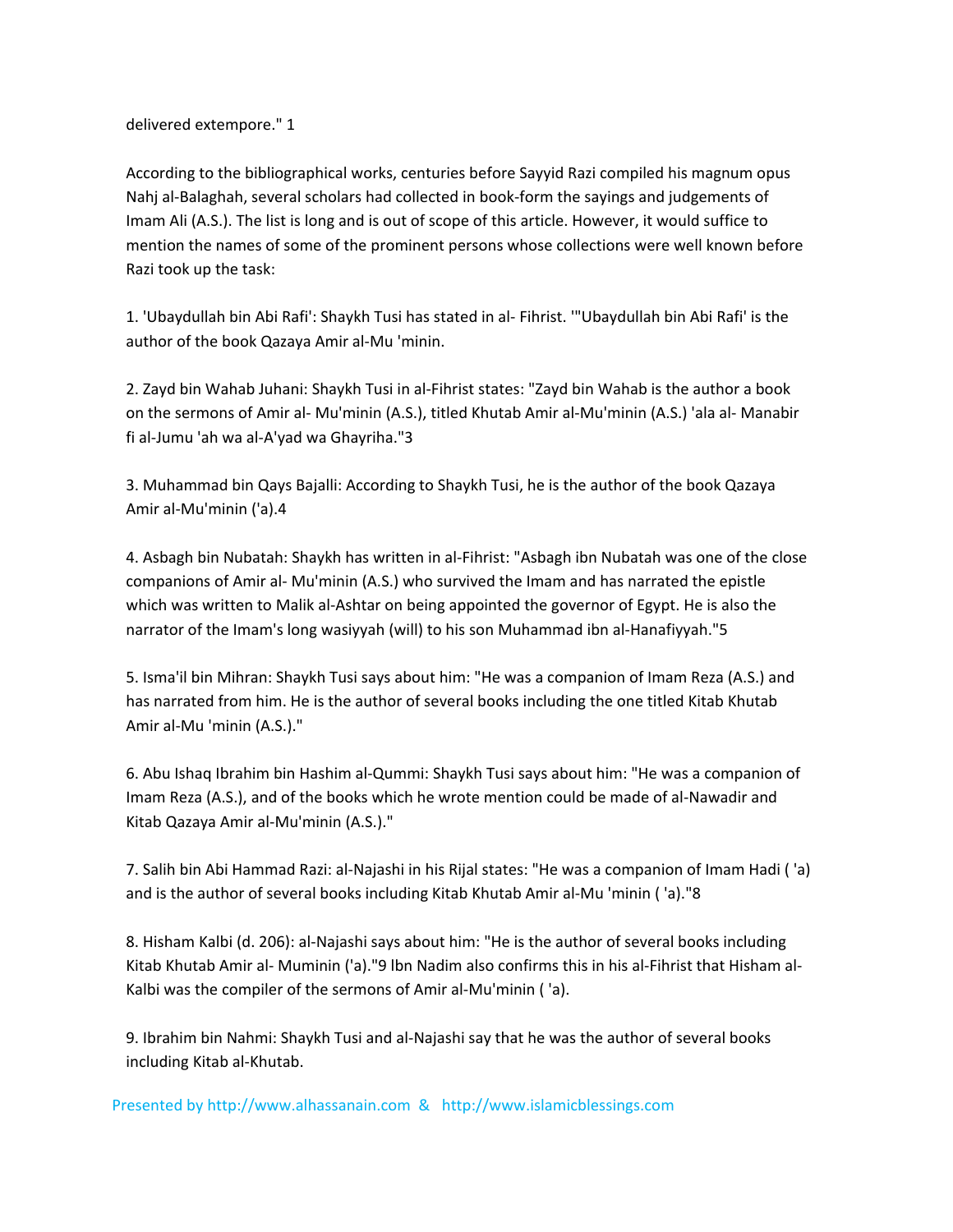10. Abu al‐Hasan 'Ali bin Muhammad al‐Mada'ini al‐ Akhbari: Khawansari says that he was the author of as many as 200 books of had'ith and history including Kitab Khutab Amir al‐Mu'minin (A.S.). '

11. 'Abd al‐' Aziz Jalludi: al‐Najashi says in al‐Rijal‐. He is the author of several books. As related by scholars among his books (on the wordings of Imam 'Ali) are Musnad Amir al‐ Mu'minin, Kitab al‐ Khutab (sermons), Kitab al‐Shi'r (poems), Kitab al‐Qaza' (judgements), al‐Rasa'il (letters), Maw'azah(maxims) and Du 'a ' (supplications).

12. 'Abd al‐'Azim al‐Hasani: His tomb in Rayy is a site of pilgrimage revered as Shah 'Abd al‐'Azim, and according to al‐ Najashi he compiled the book titled Kitab Khutab Amir al‐Mu'minin (A.S.). 14

13. Ibrahim Thaqafi (d. 283): According to al‐Najashi he wrote several books including books on the Rasa 'il, Akhbar and Khutab of Amir al‐Mu'minin (A.S.).'S

14. Muhammad bin Khalid al‐Barqi: According to al‐Najashi he wrote several books including Kitab al‐Khutab.'6

15. Muhammad bin Ahmad Kufi Sabuni: According to al‐ Najashi he is the author of several books including Kitab al‐Khutab.'7

16. Muhammad bin Isa Ash'ari: He was a companion of Imam Reza and Imam Jawad (A.S.) and has related hadith from them. He is the author of Kitab al‐Khutab.'8

17. Jahiz (d. 255): He has collected 100 of the short sayings of Imam 'Ali (A.S.) under the title "Matlub Kull Talib min Kalam Amir al‐Mu'minin 'Ali bin Abi Talib". He says in the introduction to his work: "Every single word (of Imam 'Ali) is equal to 1000 words of wisdom expressed by the Arabs." Ibn Maytham Bahrani Rashid al‐Din Watwat and "Abd al‐Wahhab have written three famous commentaries on this collection.'"

Furthermore, 'Allamah Tehrani in al‐Dhan'ah has listed a great number of the books titled 'Usul" which contained the sermons of Imam 'Ali (A.S.). 20 Nahj al-Balaghah was a high water mark in this regard and created a lively trend in the writing of commentaries on the sayings of the Commander of Faithful. But Razi, as he says in his introduction to Nahj al‐Balaghah, had not collected all that was said by Imam 'Ali (A.S.), since it was difficult for him to have access to all that was related from Amir al-Mu'minin (A.S.). Thus, scholars who came after Razi, continued this trend of collecting and selecting the sayings of Imam 'Ali (A.S.). Among them mention could be made of the following authors and their works: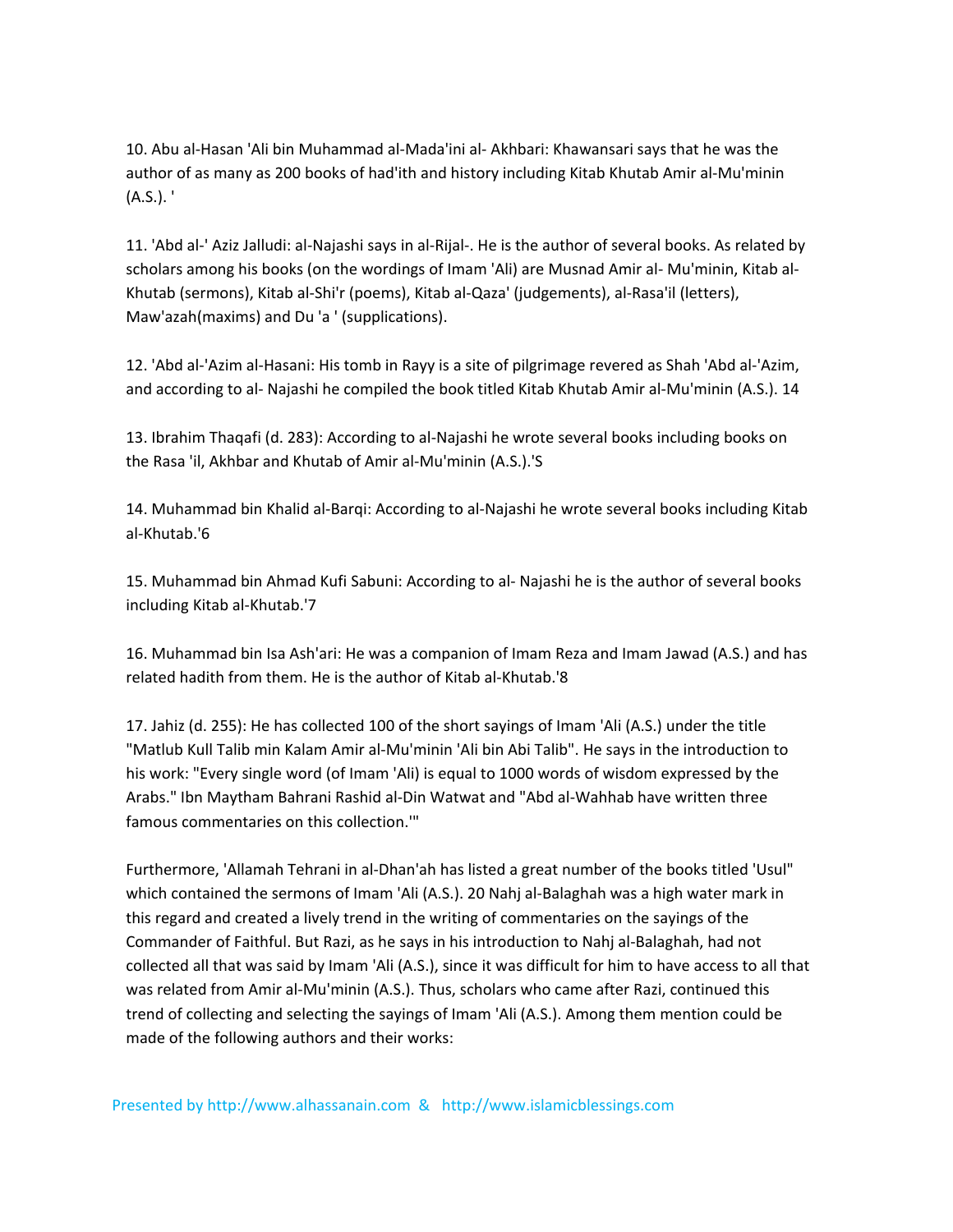1. 'Abd al‐Wahed bin Muhammad Tamimi Amudi (d. 510). He compiled the book Ghurar al‐Hikam wa Durar al-Kalim in which he has collected 11,050 of short sayings of Imam 'Ali (A.S.), compared to 480 selected by Razi.

2. Abu 'Abdullah Qaza'i (d. 454): He has collected the sayings of Imam 'Ali (A.S.) spread over nine chapters in his book titled: Ma 'alim al‐Hukama ' wa Mathurah Makarim al‐Shiyam.21

3. Shaykh al‐Tabrisi (d. 548): He has arranged the sayings of Imam 'Ali (A.S.) in alphabetical order in his book Kitab Nathr al‐ Lial'i.22

4. Ibn Abi al‐Hadid Mu'tazili (d: 655): In his voluminous commentary on Nahj al‐Balaghah, he has selected 1,000 sayings of Imam 'Ali (A.S.) that were not mentioned by Sayyid Razi. 23

Classification of Nahj al‐Balaghah

Nahj al‐Balaghah is a vast and deep ocean of knowledge that cannot be fathomed easily. Although scholars and researchers have tried to delve into this ocean of wonder, they have not yet succeeded in fully locating or comprehending the pearls of knowledge that the words of Imam 'Ali contain.

The topics or subjects of this immensely rich book are so broad and varied that they cannot be easily enumerated. Thus, those who have focused their research on Nahj al‐Balaghah, have endeavoured to identify the subjects of this book to their best ability, yet it could be said that they have succeeded fully in their efforts. Some of the prominent efforts made in this field are as follows:

A. Martyr Murtaza Mutahhari says in his valuable book "Sayri dar Nahj al‐Balaghah", that there are quite many subjects and topics in this book which could be broadly defined as follows: 25

- 1. Theology and the Supernatural / Ilahiyyat wa Mawara ' al‐Tabi'ah
- 2. Manners and Worship / Suluk wa Ibadat
- 3. Government and Justice / Hakumat wa Idalat
- 4. World and worldliness / Dunya wa Dunya‐Parasti
- 5. Epic and Bravery / Hamasah wa Shaja'at
- 6. Poetical Saga and Mysteries / Malahim wa Maghibat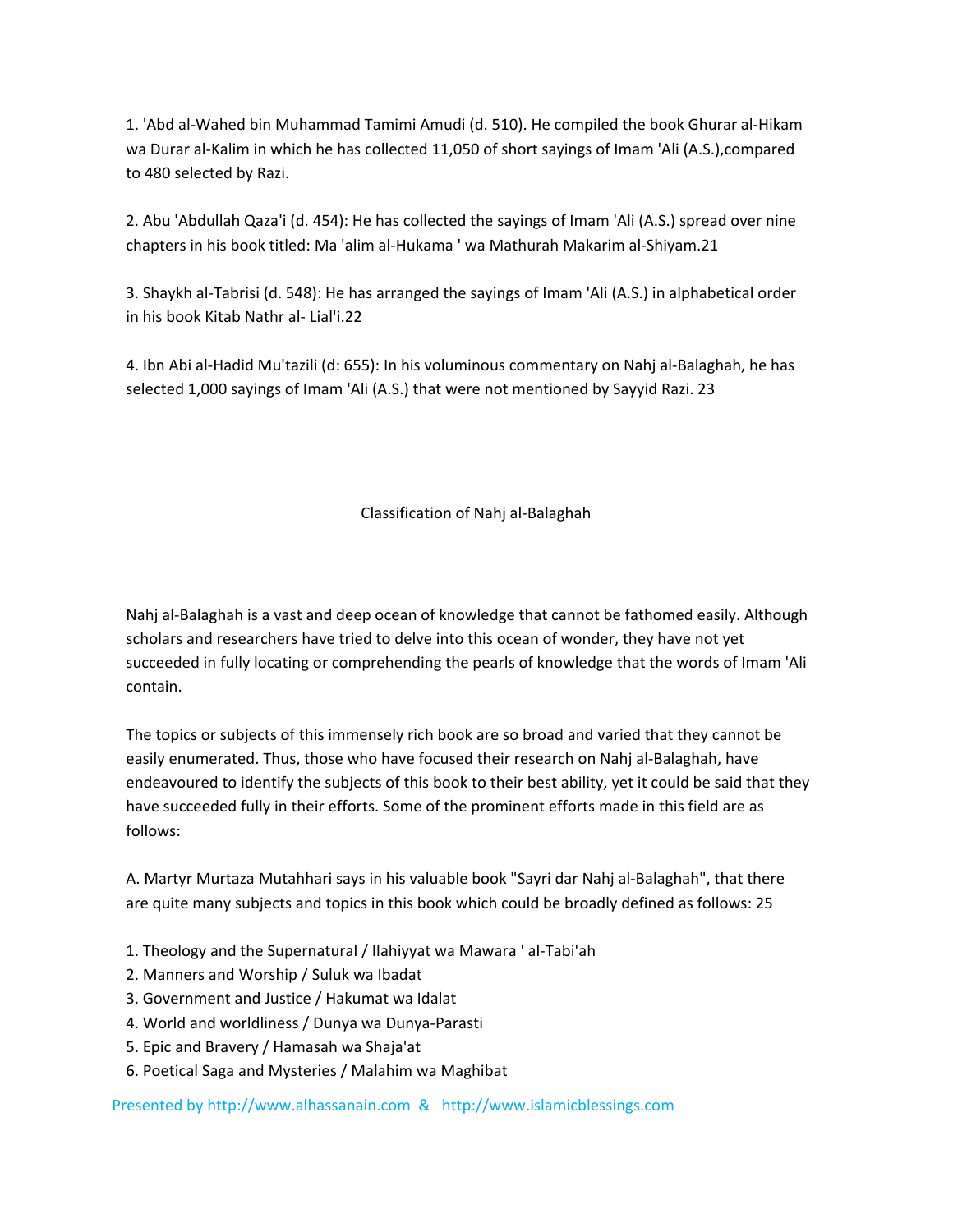- 7. Supplications /Du'a wa Munajat
- 8. Criticism of People's Behaviour
- 9. Social Principles
- 10. Islam and Qur'an
- 11. Ethics and Self‐Reform
- 12. Personalities

B. The Syrian Researcher, Labib Bayzun in his book, Tasnif Nahj al‐Balaghah has presented a more precise categorization in this regard. Actually he has categorized the contents of Nahj al‐ Balaghah under nine general definitions, each of which consists of several subjects ‐49 in all‐ and each subject is made up of numerous specific topics numbering 376. His definitions are as follows:

- 1. Fundamentals of Religion / Usul al‐Din
- 2. Practical Laws of Religion / Furu ' al‐Din
- 3. Leadership and Leaders / al‐Imamah wa al‐Aimmah
- 4. Lifestyle of Imam 'Ali ( 'a) / Sirah al‐Imam
- 5. Wars of the Imam during his caliphate / Hurub al‐Imam
- 6. State Policy / Siyasah al‐Dawlah
- 7. Social Affairs / al‐Shu'un al‐Ijtima'iyyah
- 8. Man and Personal Affairs / al-Insan wa Shu'unuh
- 9. Maxims and Advices / al‐Mawa'iz wa al‐Irshadat
- C. In the book al‐Dalil 'ala al‐Mawzu 'at Nahj al‐Balaghah 27 Nahj al‐Balaghah has been

categorized into 7 broad definitions and 132 specific subjects. The definitions are as follows:

- 1. Divinity and Universe / al-Ilahiyyat wa al-Ka'inat
- 2. Prophethood / al‐Nabuwwah
- 3. Fundamentals of Religion and Practical Laws / al‐'Aqa'id wa al‐Ahkam
- 4. Leadership and Government / al‐Imamah wa al‐Khilafah
- 5. History / al‐Tarikh
- 6. Society, Politics and Economy / al‐Ijtima ' wa al‐Siyasah wa al‐Iqtisad
- 7. Ethics / al‐Akhlaq

D. Uways 'Abd al‐Karim Muhammad in his book al‐Mu'jam al‐Mawzu'i li Nahj al‐Balaghah is critical of the methods used by earlier scholars to classify Nahj al‐Balaghah. He has pointed out the deficiency in their approach and has categorized Nahj al‐ Balaghah into 22 sections, each of which contains a number of subjects, which in turn cover many topics. He has listed 604 topics in all.28 The 22 sections in which he has divided the book are as follows

- 1. Wisdom and Knowledge / al‐Aql wa al‐Ilm
- 2. Islam, Faith, Certainty, Disbelief, Polytheism and Doubt /

al‐islam wa al‐Iman ‐wa al‐Yaqin wa al‐Kufr wa al‐Shirk wa al‐Shakk.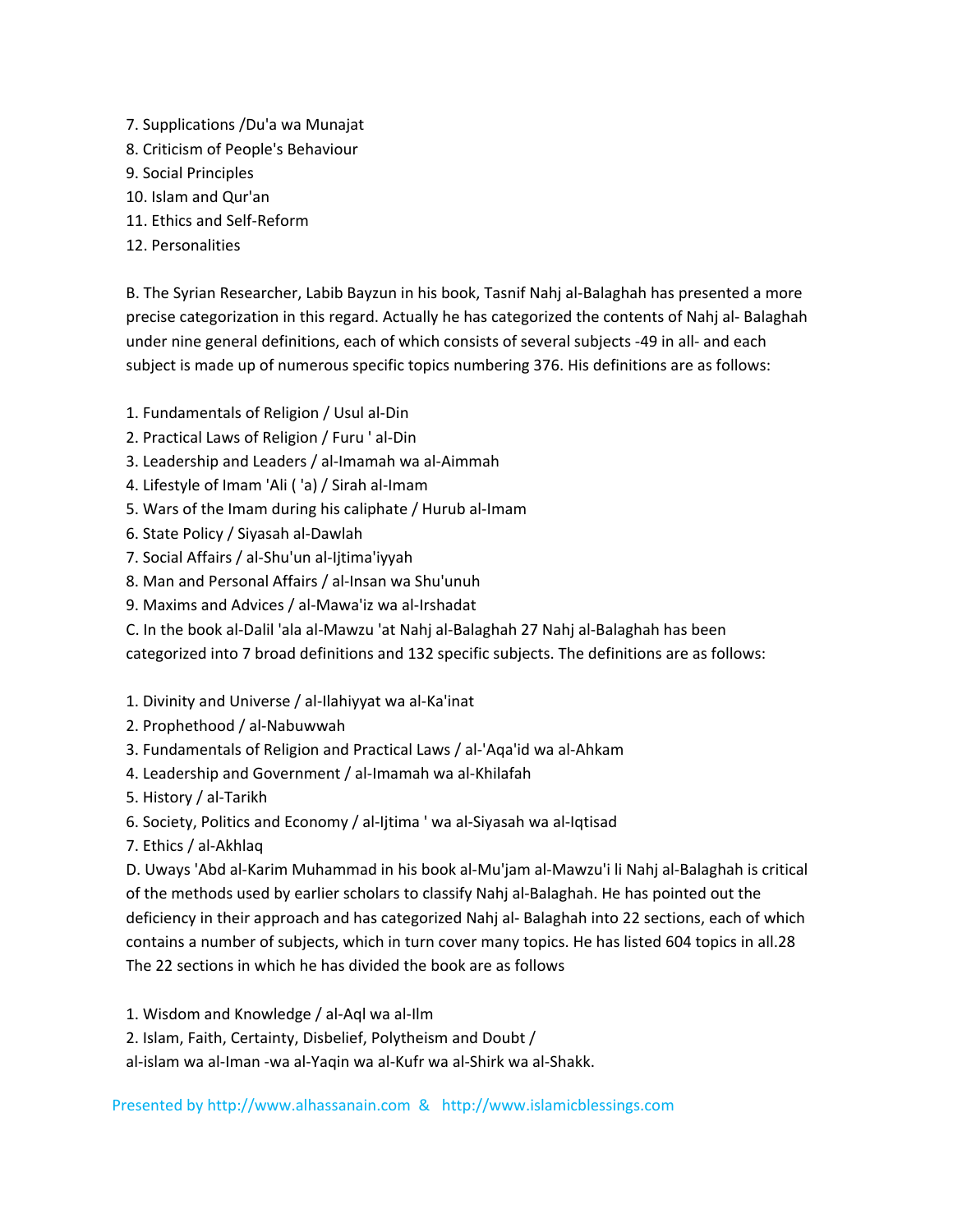3. The Qur'an and the Prophet's Sunnah / al‐Qur'an wa Sunnah al‐Nabawiyyah

4. Fundamentals of Religion / Usul al‐Din

5. Worship, /'al‐ lbadat

6. Piety and the Pious / al‐Taqwa wa al‐Muttaqin

- 7. Fear and Hope /al‐Khawf wa al‐Raja '
- 8. Repentance, Forgiveness of Sins / al‐Tawbah wa Ghufran al‐Dhunub
- 9. Supplications / al‐Du'a wa al‐Ad'iyah al‐Ma'thurah 'anh
- 10. Asceticism / al‐Zuhd
- 11. Advices and Moral Lessons /al‐Maw'izah wa al‐I'tibar
- 12. Enjoining of Good and Forbidding of Evil / al‐Amr Bi al‐ Ma'rufa al‐Nahy 'an al‐Munkar
- 13. Jihad, Battle Technique and Martyrdom / al‐Jihad wa Fann al‐Harb wa al‐Shahadah
- 14. Islamic Ruler and his Qualities / al‐Hakim al‐Islami wa Khasa'isuh
- 15. Economic issues in Nahj al‐Balaghah / al‐Janib al‐ Iqtisadi fi al‐Nahj al‐Balaghah
- 16. The Greater Jihad or Self‐Reform / Jihad al‐Akbar aw Tahdhib al‐Nafs
- 17. Ethics / al‐Akhlaq
- 18. Family, Kinsfolk, Spouse, Educating Children and Neighbours / al‐Usrah wa al‐Aqraba' wa al‐ Mar'ah wa Tarbiyah al‐Abna ' wa al‐Jar
- 19. Friendship and Friends / Al‐Sidaqah wa al‐Asdiqa '
- 20 Historical Issues / al‐Qazaya al‐Tarikhiyyah
- 21. Judgement and Verdict/ al‐Qaza ' wa al‐Ifta '
- 22. Miscellaneous Issues / Mawazi ' Mutafarraqah
- In addition to the above mentioned scholars and their definitions of the subjects found in Nahj al-

Balaghah, several other researchers have listed their own categorization of the jewels of knowledge that this great book contains. Following are names of some of these works and their authors:

- 1. Faharis (Indices) Nahj al‐Balaghah, Subhi Salih 29
- 2. Al‐Had'i ila Mawzu 'at Nahj al‐Balaghah, 'Ali Meshkini 30
- 3. Farhang‐e Aftab, 'Abd al‐Majid Mu'adikhawah 31'''
- 4. Qamus Nahj al‐Baliighah, 32 Muhammad 'Ali Sharqi"

It is worth noting that in addition to the above-mentioned books and their authors, several researchers have written works on specific topics of Nahj al-Balaghah. The names of some of these books are mentioned below:

- 1. Hikmat Nazari wa 'Amali dar Nahj al‐Balaghah by 'Abdullah Jawadi Amuli; 34
- 2. Insan Kamil dar Nahj al‐Balaghah by Hasan Hasanzadeh Amuli: 35
- 3. Ilahiyyat dar Nahj al‐Balaghah by Lutfullah Safi; 36
- 4. Dunya dar Nahj al‐Balaghah by Sayyid Mahdi Shams al‐Din;"37
- 5. Jahiliyyat az Didgah Qur'an wa Nahj al‐Balaghah by Ahmad Sadiqi Ardestani:38
- 6. Jihad az Didgah Imam 'Ali dar Nahj al‐Balaghah by 'Abbas 'Ali 'Amid Zanjani; 39
- 7. Khawarij az Didgah Nahj al‐Balaghah by Husayn Nuri;40
- 8. Jami'ah az Didgah Nahj al‐Balaghah by Waliyyullah Barzegar; 41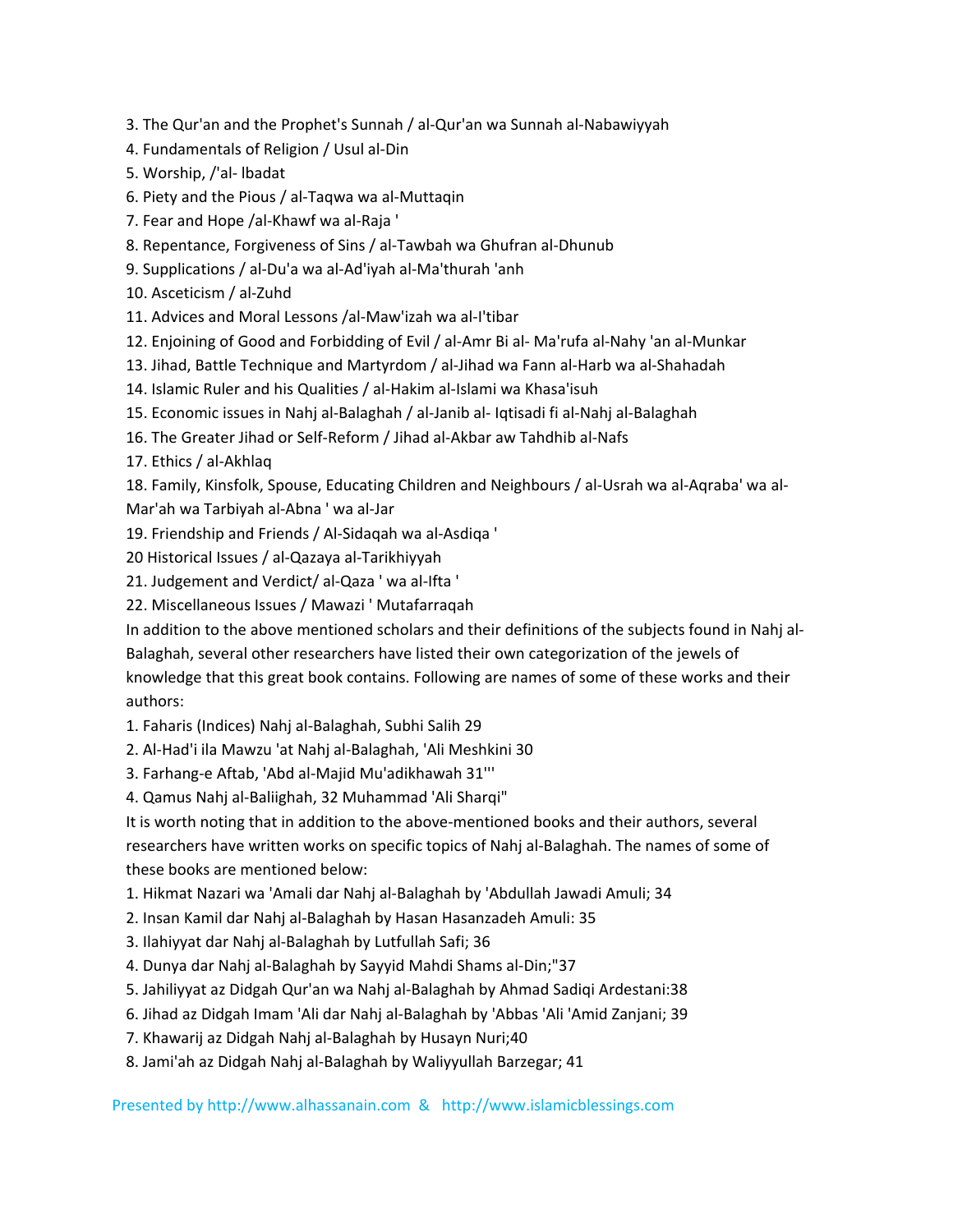9. Hukumat‐i Islami dar Nahj al‐Balaghah, produced by a team work. 42

#### **Notes:**

- 1. Mas'udi, Muruj al‐Dhahab, vol. 2, p. 19.
- 2. Tusi, Muhammad bin al‐Hasan, al‐Fihrist, p. 107, No. 456.
- 3. Ibid., p. 72, No. 291; al‐Najashi, al‐Rijal, p. 236.
- 4. Ibid., p. 131, No. 579.
- 5. Ibid., p. 37.
- 6. Ibid., pp. 11 & 32.
- 7. Ibid., p. 4, No. 3.
- 8. Al‐Najashi, al‐Rijal, p. 140.
- 9. Ibid., p. 306.
- 10. IbnNadim, al‐Fihrist, p. 108.
- 11. Tusi, p. 6, No. 8; al‐Najashi, al‐Rijal, p. 14.
- 12. Khawansari, Muhammad Baqir Musawi,
- Jannat, vol. 5, p. 199.
- 13. Al‐Najashi, al‐Rijal, pp. 167‐168
- 14. 'Allamah Hilli, al‐Rijal, p. 130.
- 15. Al‐Najashi, al‐Rijal, pp. 13‐14.
- 16. Ibid., p. 236.
- 17. Ibid., p. 265.
- 18. Ibid 239

19. This collection was researched and edited by Muhadith Urmawi and published by Tehran University, l 390 AH.

- 20. Tehrani, Aqa Buzurg, al‐Dhari'ah, vol. 7, p. 187, vol. 14, pp. 111‐112.
- 21. This is an offset version by Maktabah al-Mufid of the original edition published in Egypt.
- 22. Al‐Dhari'ah, vol. 24. P. 53.
- 23. Ibn Abi al‐Hadid, Sharh Nahj al‐Balaghah, vol. 4, pp.530‐573.
- 24. The Introduction written by Sayyid Razi to Nahj al‐Balaghah.
- 25. Mutahhari, Murtaza, Sayri dar Nahj al‐Balaghah, pp. 30‐31.
- 26. Labib Bayzun, Tasnif Nahj al‐Balaghah, pp. 9‐26.
- 27. Ansariyan, 'Ali, al‐Dalil 'ala al‐Mauzu'at Nahj al‐ Balagah, pp. 9‐15.
- 28. Al‐Mu'jam al‐Mawzu'I li Nahj al‐Balaghah, pp. 464‐500.

29. Lebanese researcher Subhi Salih has provided a list of indices at the end of Nahj al‐Balaghah and arranged in alphabetical order the subjects he has derived from the book. Under each subject he has referred to the relevant text in Nahj al‐Balaghah. There is also a subject‐wise list of sermons and letters, while a third list classifies such subjects as matters related to faith, Shari'ah laws, philosophy, theology and social Issues.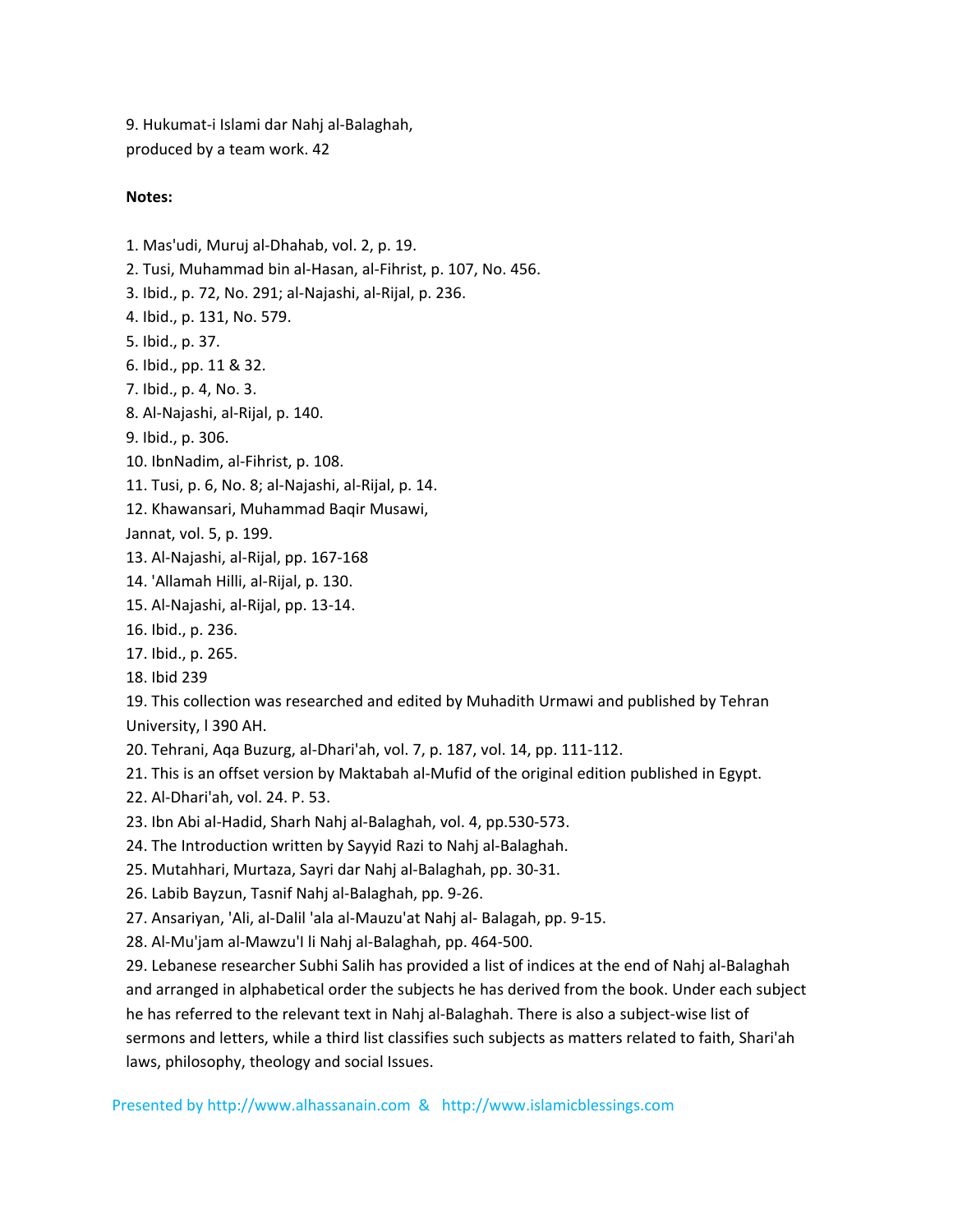30. The author has arranged the topics in Nahj al‐Balaghah in alphabetical order, and under each topic, he has presented the relevant text from the book.

31. This is a 10‐volume work is a lexicon in alphabetical order on the concepts mentioned in Nahj al-Balaghah. Under each entry, the relevant text from Nahj al-Balaghah together along its Persian translation has been given.

32. Although, this 4‐volume book deals with definitions and interpretations of the words of Nahj al-Balaghah, it could also be called a subject-wise classification, since under each phrase, the relevant text is given.

33. There are other classifications, which are under process and have not yet been completed. Refer to "What do we know about Islam?" Nahj al‐Balaghah, pp. 105‐108 & pp. 111‐114. 34. Jawadi Amuli, 'Abdullah, Hikmat Nazari wa 'Amali dar Nahj al‐Balaghah, Qum, Daftar‐i Intisharat Islami, 1362 S, 168pages.

35. Hasanzadah Amuli, Hasan, Insan Kamil dar Nahj al‐ Balaghah, 3rd edition, Nashr‐i Roshangar, 1365 S, p. 176 pages. This book has been translated into Arabic by 'Abd al‐Razzaq Iftikhari under the title "al-Insan al-Kamil fi Nahj ul-Bulaghah", and published by Mu'assasah al-Ma-arifal-Islamiyyah. 1416 AH,229 pages.

36. Safi Gulpayegani, Lutfullah, Ilahiyyat dar Nah al‐

Balaghah, first edition, Bonyad‐i Nahj al‐Balaghah. 1361 S, 343 pages.

37 Shams al‐Din, Mahdi, Dunya dar Nahj al‐Balaghah, first

edition. Ministry of Islamic Culture & Guidance, Tehran, 1365 S,

147 pages.

38. Sadiqi Ardestani, Ahmad, Jahiliyyat az Didgah‐i Qur'an wa Nahj al‐Balaghah, Nashr‐i Muhammad. Qum, 1362 S, 112pages.

39 'Amid Zanjani, 'Abbas 'Ali, Jihad az Didgah‐i Imam Ali dar Nahj al‐Balaghah, 5th edition, Ministry of Islamic Culture & Guidance, Tehran, 1366 S, 174 pages.

40. Nuri, Husayn, Khawarij az Didgah‐i Nahj al‐Balaghah,

Daftar‐i Intisharat‐i Islami, Qum, 1361 S, 175 pages.

41 Barzegar, Waliyyullah, Jami'ah az Didgah Nahj al‐Balaghah, Sazman‐i Tablighat‐i Islami, Tehran, 1372 S, 447 pages.

42 Hukumat‐i Islami dar Nahj al‐Balaghah, by a group of researchers, Bonyad Nahj al‐Balaghah, Tehran, 1368 S, 216 pages.

‐‐‐‐‐‐‐‐‐‐‐‐‐‐‐‐‐‐‐‐‐‐‐‐‐‐‐‐‐‐‐‐‐‐‐‐‐‐‐‐‐‐‐‐‐‐‐‐‐‐‐‐‐‐‐

The Characteristics of the Just and Rightly Guided Imam in Nahjul Balagha

There is a famous tradition from the Holy Prophet (s.a.w.a.) recorded by both ‐ the Shias and the Ahle Sunnah traditionalists:

'One who dies without recognizing the Imam of his time, dies the death of ignorance.'

This means that even if a person accepts and conforms to all the Islamic beliefs and puts in practice all the edicts, but dies without recognizing the Imam of his time, his death will be on ignorance and apostasy. Such a person is condemned to eternal Hellfire regardless of his deeds in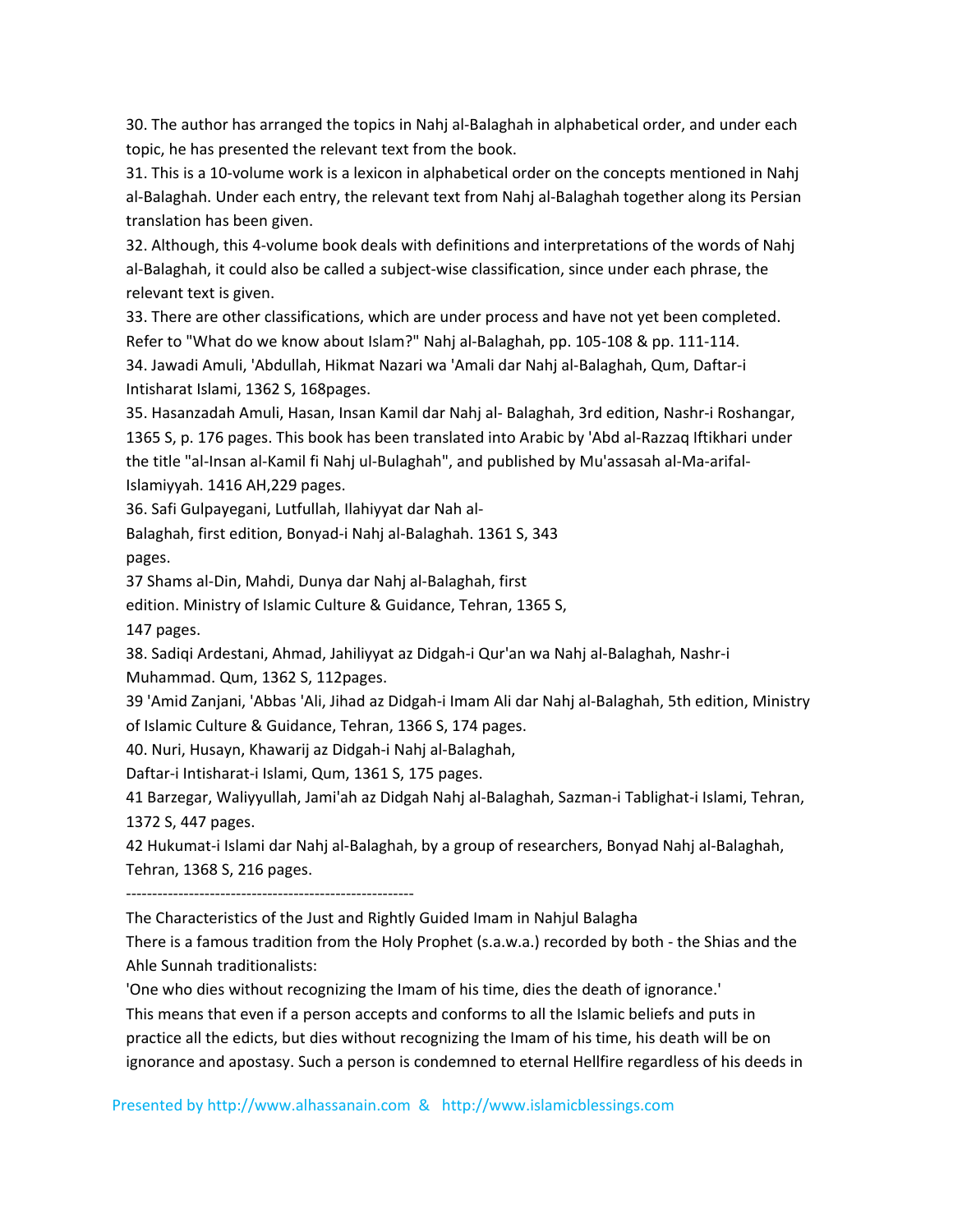this world. This is because good deeds will only benefit a person provided his beliefs are correct, as espoused by the Quran and traditions. Hence, any person, who wants to secure himself from the raging fire of hell, should necessarily possess the recognition of the Imam of his time and not simply rely on his worship and virtuous deeds.

Two kinds of Imams

The Holy Quran has mentioned two types of leaders (Imams). The first type is the one who leads the people towards Hell. Allah declares in Surah Qasas, verse 41,

'And We made them Imams who call to the Fire, and on the Day of Resurrection they shall not be assisted.' It means that the end of the one who accepts such an Imam will be in Hell.

The second group of Imams guides the people by Allah's command. Surah Sajdah, verse 24 points out 'And We made of them Imams to guide by Our command when they were patient, and they were certain of Our communications.' 'Say: Is there any of your associates who guides to the truth? Say: Allah guides to the truth. Is He then Who guides to the truth more worthy to be followed, or he who himself does not go aright unless he is guided? What then is the matter with you; how do you judge?'

(Surah Yunus, Verse 35)

Ameerul Momineen Ali (a.s.) has described the characteristics of both kinds of Imams in his orations. 'The reality of people is not understood by their names but by the pattern of their behavior and mannerisms. Just as clothes hide the defects of the body, external manners cloak the defects of the soul. A connection of the soul is a necessity between the Imam and the follower. If a person (i.e. Imam) is not pious in his own heart, he will not be able to guide his followers towards piety and servitude. Hence if we desire Heaven and want to safeguard our eternal life from the chastisement of the Hellfire, then we have to search for an Imam whose inner and outer selves both are complete manifestations of divine command.

Such an Imam must necessarily be adorned with piety completely, i.e. must be an infallible.

We will discuss the characteristics of the Imam of Hellfire and the Imam who guides to the truth, in the light of the sermons of Hazrat Ali (a.s.).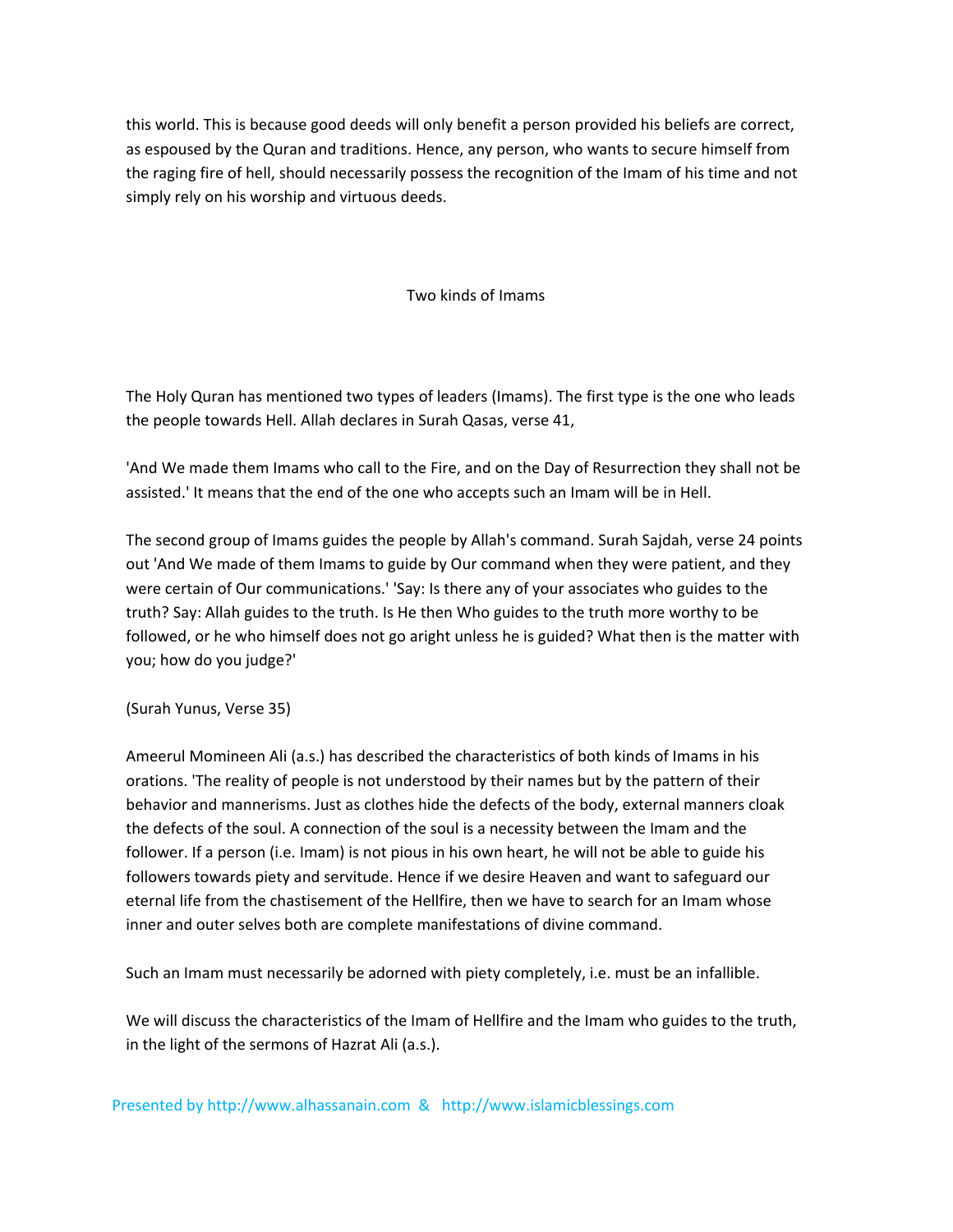### **The Imam of the Hellfire**

'…certainly, the worst man before Allah is the oppressive Imam who has gone astray and through whom others go astray. He destroys the accepted Sunnah and revives abandoned innovations. I heard the Messenger of Allah (s.a.w.a.) predict - On the Day of Judgment the oppressive Imam will be brought without anyone to support him or anyone to advance excuses on his behalf, and then he will be thrown into Hell, where he will rotate as the hand-mill rotates. Then eventually he will be confined to its hollow.'

(Nahjul Balagha, Sermon 164, vol. 1, pg. 608‐609, Ansariyan Publications) An oppressor is not only the one who usurps the rights of others and persecutes others. The Quran declares, '…and whoever exceeds the limits of Allah these it is that are the unjust.'

(Surah Baqarah, Verse 229)

These include those disobedient of Allah's commands, who have violated His edicts and exceeded His limits. The Quran further proclaims, 'and whoever did not judge by what Allah revealed, those are they that are the unjust.' (Surah Maidah, Verse 45)

If somebody makes additions to the religion or forbids an obligation, he has violated the divine command which tantamount to injustice. Therefore, any person who has not been appointed an Imam by Allah and he claims this position for himself, he has transgressed the limits of Allah and has disregarded Allah's orders. He is a tyrannical and an oppressive leader, whose end has been described above in Hazrat Ali's (a.s.) sermon. Indeed the Holy Quran condemns even those people as oppressors who befriend such persons ‐ '…and whoever makes friends with them, these are the unjust.'

(Surah Mumtahenah, Verse 9)

Imam of light and guidance

Ameerul Momineen Ali (a.s.) outlines the characteristics of the just and rightly guided Imam, 'You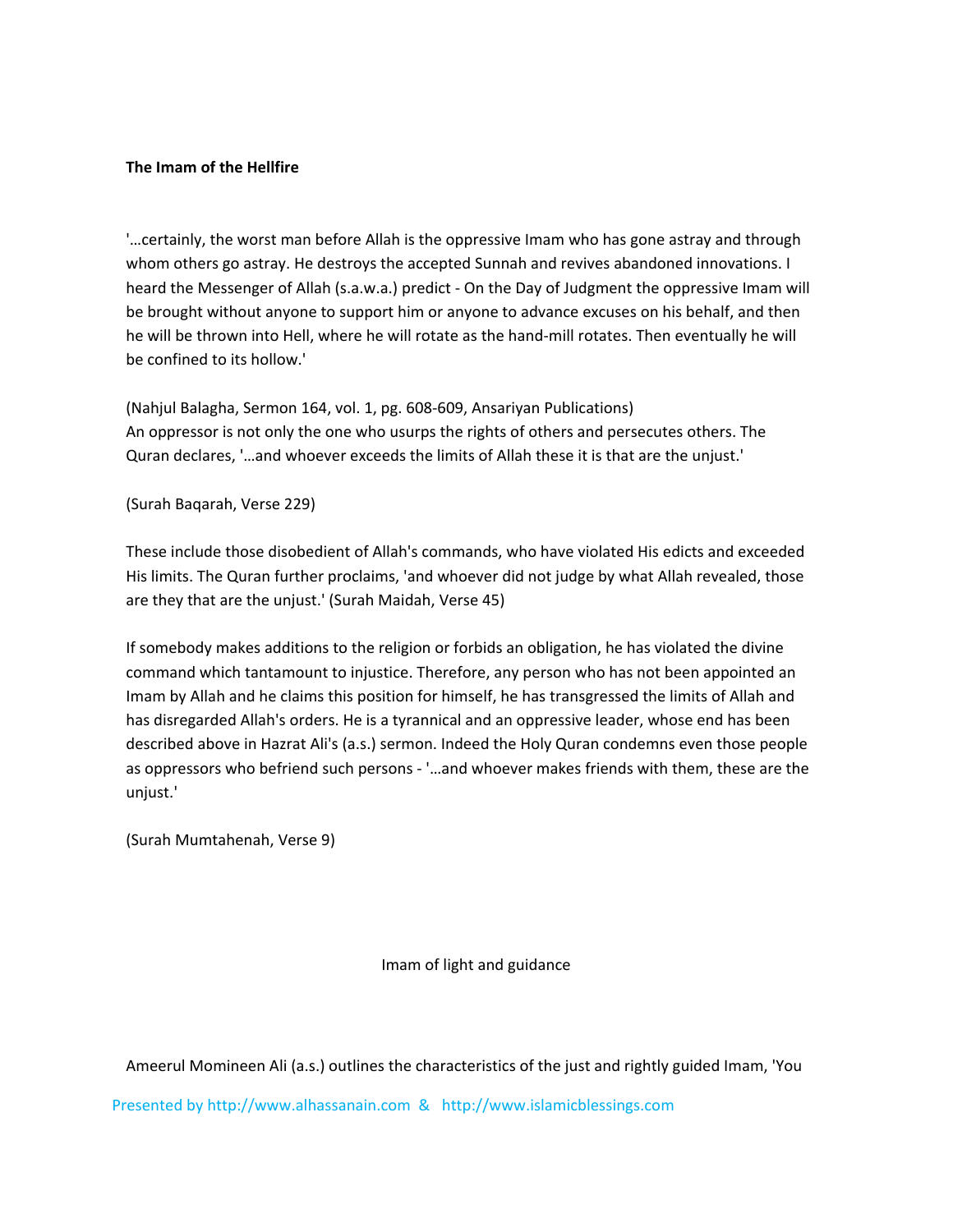should know that among the creatures of Allah, the most distinguished person before Allah is the just Imam who has been guided (by Allah) and guides others. So, he stands by the recognized ways of the Prophet's (s.a.w.a.) behavior (Sunnah) and destroys the innovations. The (Prophet's (s.a.w.a.)) ways are clear and they have signs, while innovations are also clear and they too have signs.' (Nahjul Balagha, Sermon 164, vol. 1, pg. 608, Ansariyan Publications)

### In another sermon, Hazrat Ali (a.s.) declares,

'Certainly the Imams are the vicegerents of Allah over His creatures and they introduce Allah to His creatures. None will enter Paradise except he who recognizes them (Imams) and knows Allah, and no one will enter Hell except he who rejects them and denies Him. (Nahjul Balagha, Sermon 152, vol. 1, pg. 554, Ansariyan Publications)

He elaborates on this further, 'O my Allah! You know that it was neither our (Ahle Bait) objective to seek power, nor to acquire anything from the treasures of the world. Rather we wanted to restore the signs of Your religion and to spread prosperity into Your cities so that the oppressed among Your creatures may be safe and Your forsaken commands could be established. O my Allah! I am the first who was inclined (towards Thee) and who heard and responded (to the call of Islam). No one preceded me in prayer except the Prophet (s.a.w.a.).'

'You certainly know that he who is in charge of honor, life, booty, (enforcement of) legal commands and the leadership of the Muslims should not be a miser as his greed would aim at their wealth. Similarly he should not be ignorant as he would then mislead them with his ignorance, nor should he be rude as he would estrange them with his rudeness. He should not be unjust in distributing wealth by preferring one group to another, nor should he accept bribes while taking decisions, as he would forfeit the rights of some and decree without decisiveness, nor should he ignore the Sunnah as he would ruin the people.

(Nahjul Balagha, Sermon 131, vol. 1, pg. 496, Ansariyan Publications)

By referring to these brilliant sermons, it becomes abundantly clear that the leader and Imam who possesses the following characteristics can alone guide the people towards the truth.

- 1. He is guided.
- 2. He guides others towards the true path.
- 3. He enlivens the Sunnah.
- 4. He destroys innovations.
- 5. His recognition is the cause of deliverance for the people.
- 6. His rejection is the cause of eternal chastisement.
- 7. He does not desire worldly power and authority.
- 8. He does not crave for the treasures of the world.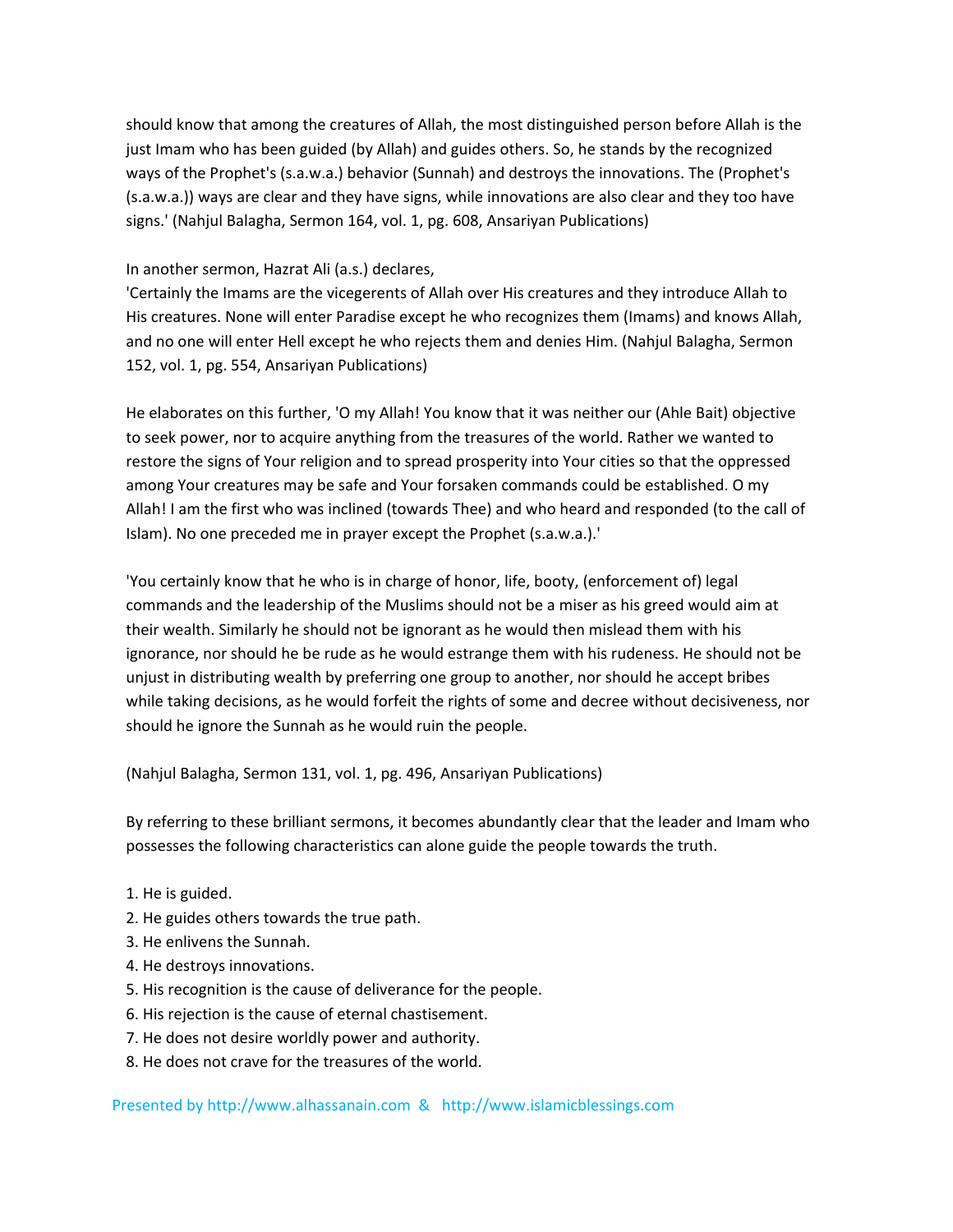- 9. He makes manifest the signs of religion.
- 10. He establishes peace and tranquility in Allah's cities.
- 11. He provides shelter to His oppressed servants.
- 12. He revives the forgotten commands.
- 13. He is not a miser.
- 14. He is not ignorant.
- 15. His traits and mannerisms are not evil and wicked.
- 16. He is not a coward.
- 17. He is not a corrupt.
- 18. He does not destroy the Sunnah.

Imam Ali (a.s.) highlights the above points in another sermon, 'Certainly, there is no obligation on the Imam except what has been devolved on him from Allah, namely to convey warnings, to exhort and advice, to revive the Sunnah, enforce penalties on those liable and issue shares to the deserving.'

(Nahjul Balagha, Sermon 105, vol. 1, pg. 400, Ansariyan Publications) The Ahle Bait (a.s.) If we search for the cha

racteristics of the rightly guided Imam, we find that these traits are present only in the pure and infallible members of the Ahle Bait (a.s.). Hazrat Ali (a.s.) exhorts, 'Look at the people of the Prophet's (s.a.w.a.) family ‐ Ahle Bait (a.s.). Adhere to their direction. Follow their footsteps because they will never misguide you, and never throw you into destruction. If they sit down, you too must sit down, and if they rise, you also rise. Do not go ahead of them, as you will go astray and do not lag behind them, as you will be ruined.

(Nahjul Balagha, Sermon 97, vol. 1, pg. 378, Ansariyan Publications)

'Where are those people who have lied and have tormented us and have deceitfully claimed that they are 'the ones firmly rooted in knowledge' and not us? (They lie against us and covet over position) because Allah, the All‐Merciful has exalted our status and has made them inferior to us. He has conferred upon us an eminence from which He prevented them from surpassing us. He allowed us entry to the transcendental sphere of divine revelation, which He denied them. Remember that guidance could be acquired and ignorance could be dispelled through us only. Undoubtedly the Imams shall be from the Quraish, from the Bani Hashim. This divine appointment has been made for this august progeny, and none else deserves this sublime and sacred rank.'

(Nahjul Balagha, Sermon 144, vol. 1, pg. 528, Ansariyan Publications)

These assertive and decisive statements make it abundantly clear that the rightful possessors of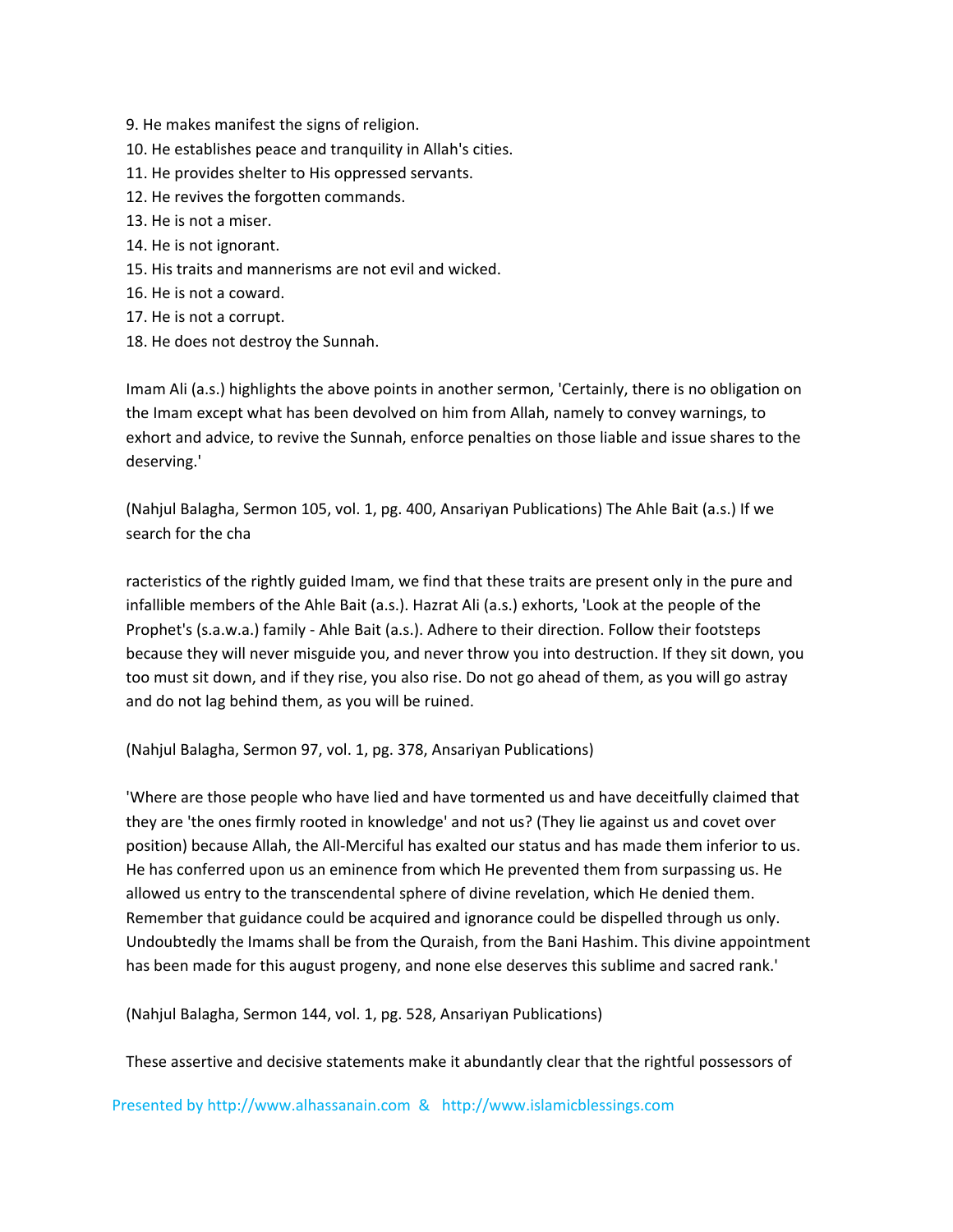Imamat and Caliphate are the Ahle Bait (a.s.). No one else is deserving of this honor and station. Only the Ahle Bait (a.s.) can direct the people to the path of guidance and lead them to paradise. If somebody considers a person other than them as his leader, guide and Imam, he has deviated and is far from guidance.

When Imam Ali (a.s.) appointed Janab Mohammad Ibne Abi Bakr as governor of Egypt, he (a.s.) wrote a letter to him in which he said:

'The leader towards guidance, and the leader towards destruction, the friend and the enemy of the Messenger of Allah (s.a.w.a.), can never be alike.'

(Nahjul Balagha, Letter No. 27, vol. 2, pg. 314, Ansariyan Publications) Imam Ali (a.s.) has tried to awaken the consciousness of man with this powerful statement. The statement appeals to the people to open their eyes and refer to their intellects and then decide with deep reflection ‐ Are the leaders of guidance and the path bearers to paradise equal to the guides towards the hell fire and darkness? Never! Awaken and decide for yourselves.

## Chain of guidance

It is crystal clear that Imamat is the exclusive right of the Ahle Bait (a.s.) and anyone who claims this right for himself/themselves is a liar and an oppressor. There is a well‐known tradition from the Holy Prophet (s.a.w.a.) widely narrated by all scholars and traditionalists in their books. The Holy Prophet (s.a.w.a.) prophesied,

'This nation will have twelve leaders and guides and all of them will be from the Quraish. The one who leaves them will not harm them.' (i.e. the one who has distanced himself will be among the losers, because his death will be that of ignorance). (Musnad‐e‐Ahmad b. Hanbal, vol.5, pg. 312)

The tradition of the Holy Prophet (s.a.w.a.) clearly highlights that there will only be twelve Imams till the Day of Judgment and all these leaders will be from the tribe of Quraish. Within the Quraish, the Imams will be from Bani Hashim. From the traditions mentioned above we conclude that after the demise of the Holy Prophet (s.a.w.a.) till the Day of Resurrection, this nation will have twelve Imams and all of them will be from Bani Hashim.

Presented by http://www.alhassanain.com & http://www.islamicblessings.com Regarding the tradition from the Holy Prophet (s.a.w.a.) ‐ 'I leave among you two weighty things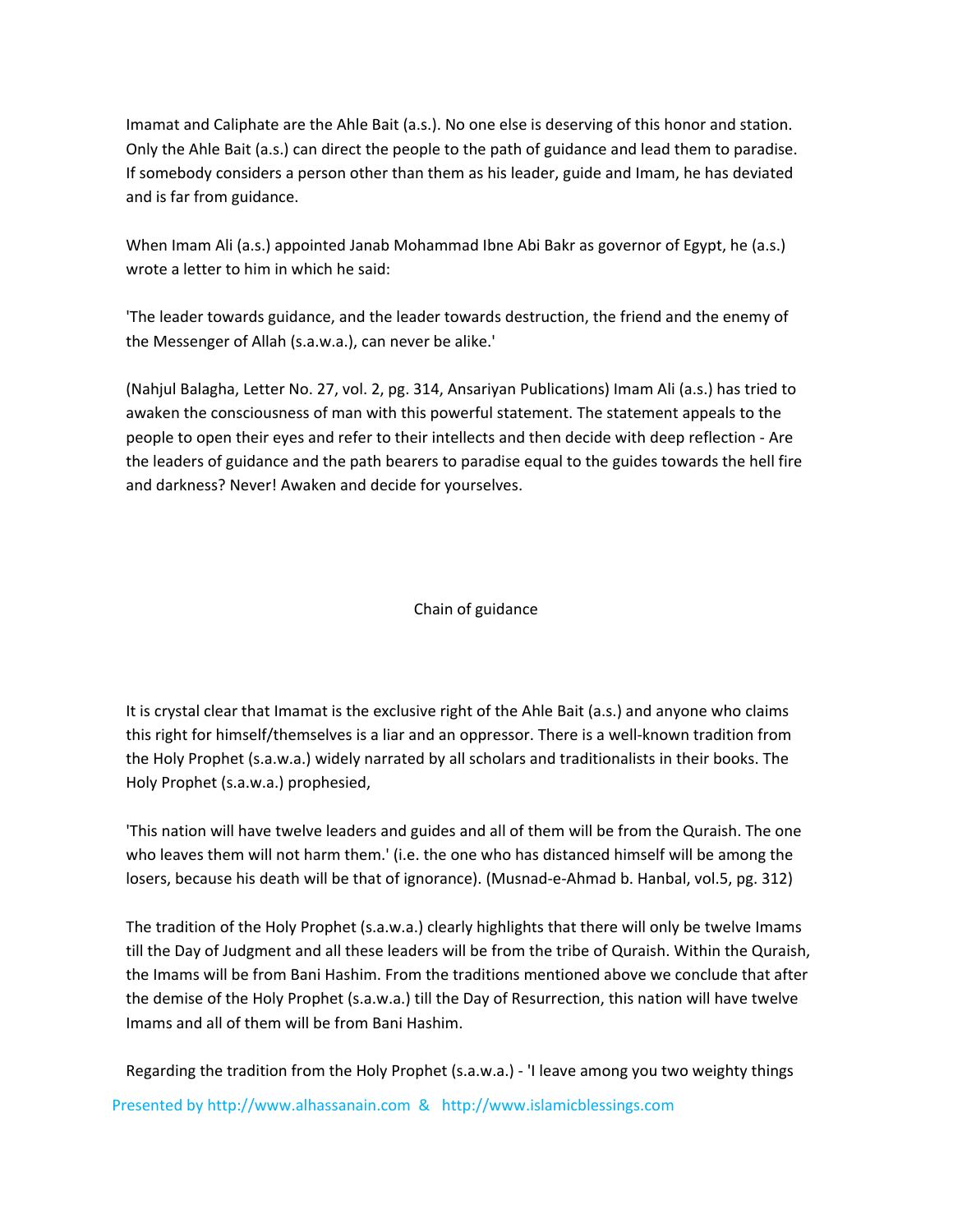(Saqalain), the Book of Allah and my progeny', Imam Ali (a.s.) was asked ‐ Who is the progeny? He (a.s.) replied:

I, Hasan (a.s.), Husain (a.s.) and the nine Imams (a.s.) from the progeny of Husain (a.s.), of whom the ninth one will be the Mahdi (a.t.f.s.) and the Qaem (a.t.f.s.). Neither will they separate from the Book of Allah nor will the Book of Allah separate from them, till they meet the Messenger of Allah (s.a.w.a.) at the Pool of Kausar.'

(Kamaluddin, vol.1, pg. 240‐241)

Aamir bin Kasir asked Imam Ali (a.s.): O Ameerul Momineen (a.s.)! You have made us aware of the guides of disbelief and the caliphs of evil, now introduce to us the guides of truth and the real guides after you.' Imam Ali (a.s.) informed him, 'Yes, surely it is the promise of the Holy Prophet (s.a.w.a.) to me that this religion will have twelve Imams and leaders, nine of whom will be from the progeny of Husain (a.s.). The Messenger of Allah (s.a.w.a.) has narrated, 'When I went to the heavens for Meraj, I saw written on the pillar of the Arsh

'There is no god except Allah, Mohammad (s.a.w.a.) is His Messenger, and I have aided him through Ali (a.s.) and I have helped him through Ali (a.s.)'

And I saw twelve Lights. I asked:

O My Lord! Whose lights are these?

The reply was ‐ These lights are of Imams from your progeny.

Then I (Ali (a.s.)) asked: O Messenger of Allah, will you not tell me their names?' The Holy Prophet replied,

'Yes, certainly. You are Imam and Caliph after me, you will repay my debts and fulfill my promises. After you will be your two sons, Hasan (a.s.) and Husain (a.s.), and after Husain (a.s.) will be his son Ali ‐ Zainul Abedeen (a.s.), after Ali (a.s.) will be his son Mohammad (a.s.) whose title is Baqir. After Mohammad (a.s.) will follow his son Jafar (a.s.) whose title is Sadiq. After Jafar (a.s.), will be his son Moosa (a.s.) whose title is Kazim. After Moosa (a.s.), will be his son Ali (a.s.) whose title is Reza. After Ali, his son Mohammad (a.s.) will succeed him and his title is Zaki. After Mohammad (a.s.) will follow his son Ali (a.s.) whose title is Naqi. After Ali (a.s.) will come his son Hasan (a.s.) whose title is Ameen and Askari. After him will be the son of Hasan (a.s.), Qaem (a.t.f.s.), whose name will be my name and who will bear maximum similarity with me. He will fill the earth with justice and equity as it would have been filled with oppression and injustice.'

(Vol. 1, pg. 138, Imam Ali (a.s.) narrated about the condition of Imam Mahdi (a.s.))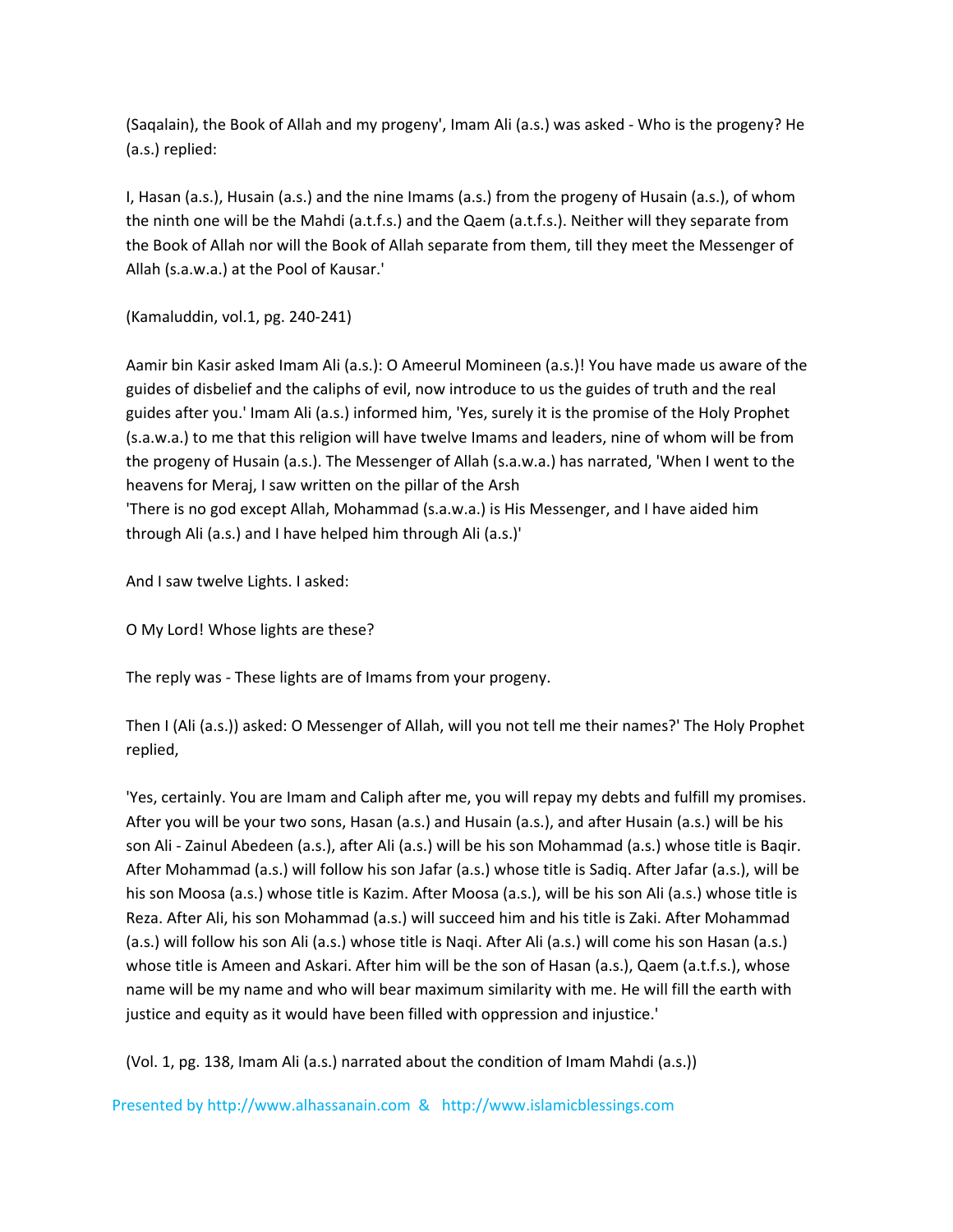There isn't just one tradition like this. We find several traditions on these lines and the number goes up to 20. For instance, Imam Ali (a.s.) recounts from the Holy Prophet (s.a.w.a.) who has categorically stated that from the time of his (s.a.w.a.) death till the Day of Qiyamat there will only be twelve Imams, and then each has been mentioned by his name.

The entire arrangement was made so that people would know that Allah and His Prophet (s.a.w.a.) had already selected the Imams. It was not that anyone could be an Imam according to the wishes of the Islamic nation. It was not that an Imam who was supposed to follow his father in the chain of Imamat, died in his father's lifetime, leaving the chain of Imamat suspended until the people appointed the deceased's son as the Imam in his place. All the above traditions, were narrated when Janabe Ismail b. Jafar Sadiq was not even born. The list of Imams (a.s.) narrated by the Holy Prophet (s.a.w.a.) and Imam Ali (a.s.) does not show Janabe Ismail's name. Therefore, if he was never destined to be an Imam then where does the question of usurping his Imamat arise?

Another thing that is evident is that the twelve Imams (a.s.) enumerated in the prophetic tradition mentions the first Imam as Imam Ali (a.s.) and the twelfth and last Imam as Hazrat Wali-e-Asr (a.t.f.s.), who is the Imam of our time and is alive on this earth today and is amongst us but we are deprived of his meeting due to our sins and disobedience.

Asbagh bin Nubata (r.a.) a very reliable companion of Hazrat Ali (a.s.) narrates, 'I presented myself before Hazrat Ali (a.s.). I saw that he was engrossed in some thought and marking with his blessed finger on the earth. I queried, 'O Ameerul Momineen (a.s.)! What is the matter, I find you today in some perplexity, making signs on the earth, do you love this earth? He (a.s.) replied:

I swear by Allah that it is not so. I have never befriended this world, rather I was reflecting about that son, the eleventh one from my progeny. He is the Mahdi (a.t.f.s.), who will fill the earth with justice and equity as it was filled with injustice and tyranny. There is an occultation for him in which some people will be deviated while others will be guided.

(Kamaluddin, vol.1, pg. 288‐297, A'laamul Wara, pg. 400)

How clearly Hazrat Ali (a.s.) has described and illuminated the chain of guidance and Imamat. Who could be more unfortunate and wretched that despite such a clear and illumined chain of guidance and Imamat, rejects it for those deviated guides who have usurped Hazrat Ali's (a.s.) right? Those who have harassed and persecuted Janabe Zahra (s.a.), burned down her door and waged war against her husband - the rightful Imam and celebrated on his martyrdom and were the main protagonists of the incident of Karbala. Their sons killed Imam Husain (a.s.) in Karbala, they made captives the Ahle Bait (a.s.) and martyred them one after the other.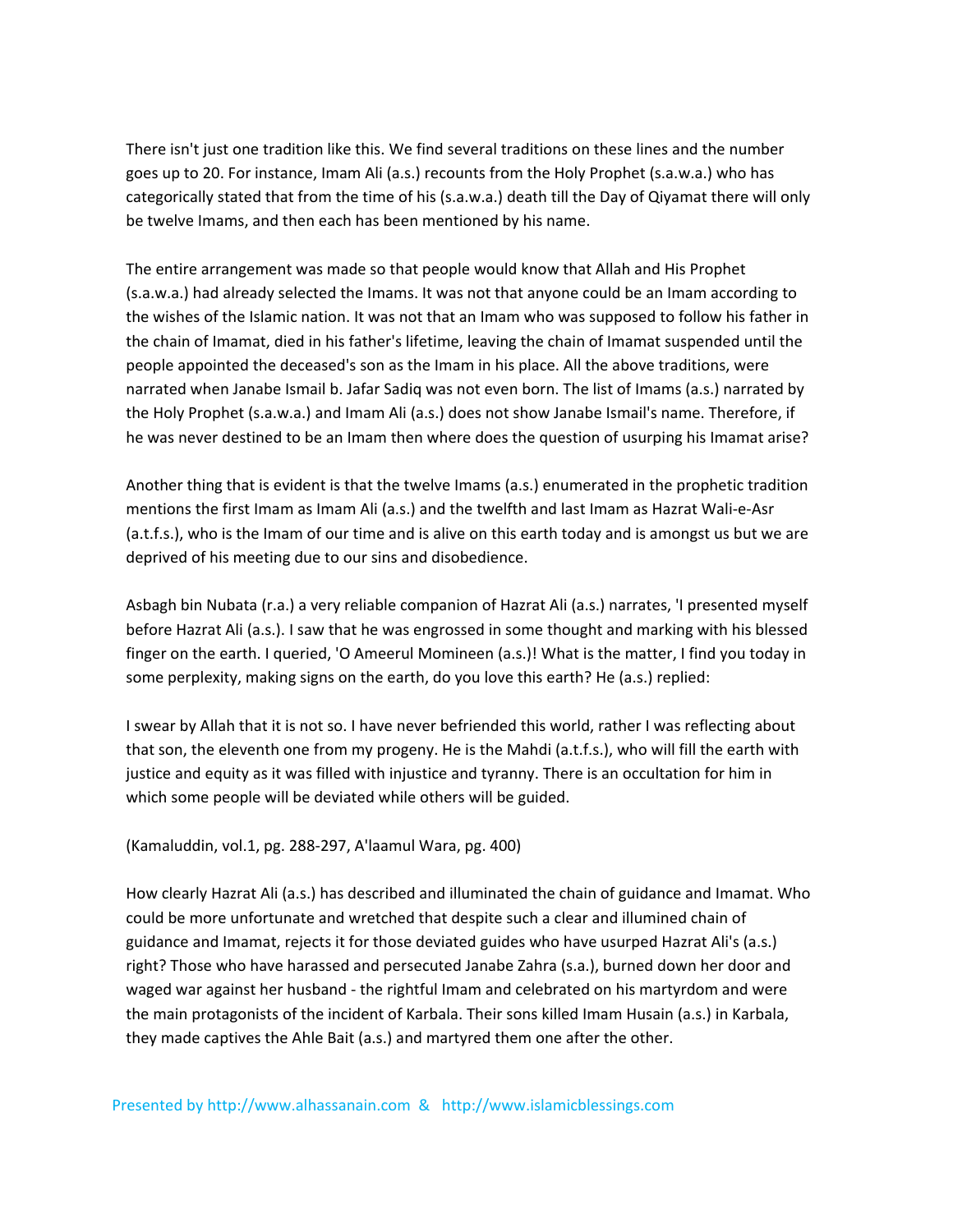Their lives were devoid of Islamic teachings, they opposed the Quranic commands secretly and publicly, they were steeped in sins and prohibited acts and abandoned the religious obligations completely. They were prisoners of their carnal desires and neglected the hereafter and in this manner deprived themselves of guidance. Then how was it possible for them to guide others?

Guidance has only one path and that path is the way of Hazrat Ali Ibne Abi Talib (a.s.), finally terminating in Imam Mahdi (a.t.f.s.) who is the Imam today. There is no other path leading to true guidance and there is no other guarantee for success and happiness in the world and the hereafter.

We end this discussion with the declaration of Hazrat Ali (a.s.) inviting everyone to leave aside prejudices and rise above personal interests, to purify the intellect and consciousness, to decide about one's own end, lest the coming of the Angel of Death finds us perplexed and uncertain. Today there is time and tomorrow could be too late. Our decision will take us either to Paradise or to Hell. Let us not spoil our hereafter for this fleeting world.

'Observe this world, which you desire, towards which you move with desire and proximity, which sometimes angers you and at other times makes you happy. It is neither your actual abode nor the station for which you were created, nor is it the place towards which you are invited.' 'Take lesson, for it is not going to remain for you, nor are you in it forever. If it has beguiled you with its charm then it has also made you fearful with its wickedness. Do not be influenced by its scare and do not seek it greedily out of its fear.' 'Advance towards that abode towards which you have been invited and turn your hearts away from this world. None of you should lament like maids on deprivation of a thing of this world. Be patient on the obedience of Allah and wish for the completion of the bounties by safeguarding that which has been commanded by our Book to be safeguarded.'

'Pay heed, if you have safeguarded your religious beliefs then loss of anything of this world will not harm you. And if you have wasted and destroyed your religion then none of the worldly things, which you have safeguarded, can bring you any benefit.' (Nahjul Balagah, Sermon 173, vol. 1, pg. 644, Ansariyan Publications)

May Allah turn our hearts towards truth and give us the blessing of patience!

‐‐‐‐‐‐‐‐‐‐‐‐‐‐‐‐‐‐‐‐‐‐‐‐‐‐‐‐‐‐‐‐‐‐‐‐‐‐‐‐‐‐‐‐‐‐‐‐‐‐‐‐‐‐‐‐‐‐‐‐‐‐

Freedom, Human Destiny, and the World in the Nahj al‐Balaghah Dr. Syed Waheed Akhtar

The theme of freedom is repeatedly emphasized and elaborated in the Nahj al‐Balaghah. We shall quote a few relevant passages to substantiate the points made so far.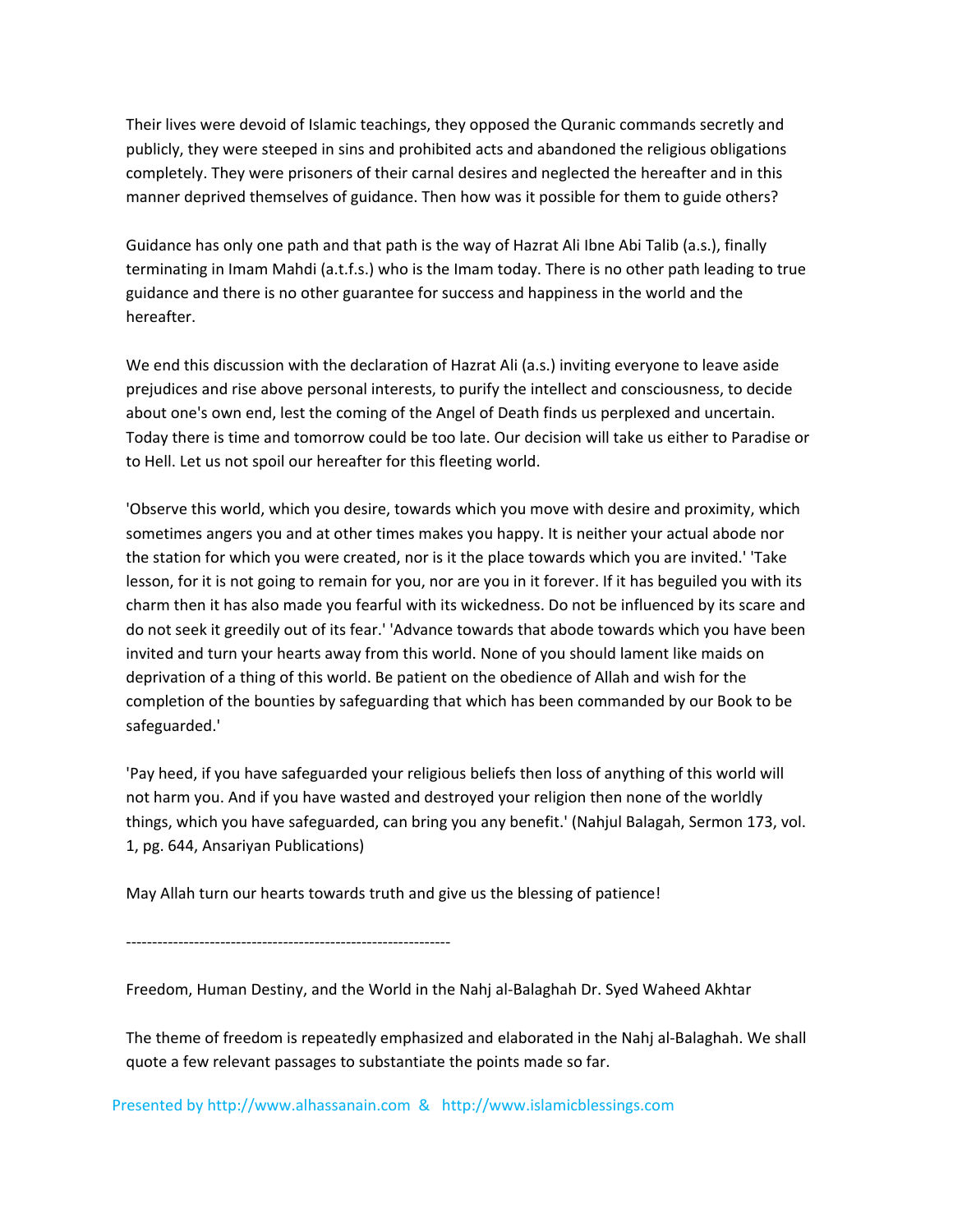. . . (God) has given inborn disposition to human minds to shape themselves either towards good or towards evil." (Khutbah 75) They were given complete liberty in this world, of thought and deed, to think as they like and to do as they desire, so that they may develop their minds, and with the help of such developed minds, free will, and the span of life allotted to them, find the purpose for which they were created . . . . 12 (Khutbah 86).

In Khutbah 86, Imam 'Ali (a) further says that human beings are given sound bodies and limbs with perfect senses to acquire the knowledge of the external world and the light of reason and wisdom, so that they are able to exercise their freedom of thought and action.'" This point forms a recurring theme of the Nahj al‐halaghah, for a sound body, sound senses, and reason are necessary conditions for exercising freedom. Those who are deficient in these respects are not held responsible for their acts, such as insane persons and infants. Solely those endowed with these things are responsible for their acts:

. . . Lives of men who were enjoying themselves to their hearts' content and had perfect freedom of action have such useful lessons in them to teach . . (Khutbah 86)14

From the above-quoted passages, certain points can be inferred: man is given complete freedom with the ability to exercise it; freedom has a purpose: to realize and obey Allah and act in a just manner. Justice can be defined as maintaining equilibrium among various obligations and rights. One has to be just to oneself. There are many verses in the Holy Qur'an and innumerable passages in the Nahj al‐Balaghah restraining men from indulging in excesses even in desirable deeds, such as generosity, excess of which is israf and is prohibited.

Doing justice to others, which ensures social and political morality, and just behaviour in relation to God, requires abstaining from overindulgence in ritual worship. By maintaining justice in all the three aspects‐that is in relation to oneself, others and God‐man is free to determine his destiny. In contemporary Western philosophy existentialism is credited with introducing the notion of man's freedom in shaping and molding his own destiny, but a glance at the Nahj al‐Balaghah is sufficient to arrive at the conclusion that it was Imam 'Ali (a) who advanced this idea for the first time:

"If by destiny you mean compulsion (physical or otherwise) whereby we are forced (by nature) to do a thing, then it is not so. Had it been an obligation of that kind, then there would have been no question of reward for doing it and punishment for not doing it (such as breathing, sleeping and eating are physical necessities entailing no reward or punishment), and the promised blessings and punishments in afterlife will have no meanings. The Merciful Lord has given His creatures complete freedom to do as they like, and they are prohibited from certain actions and warned of the consequences of such actions.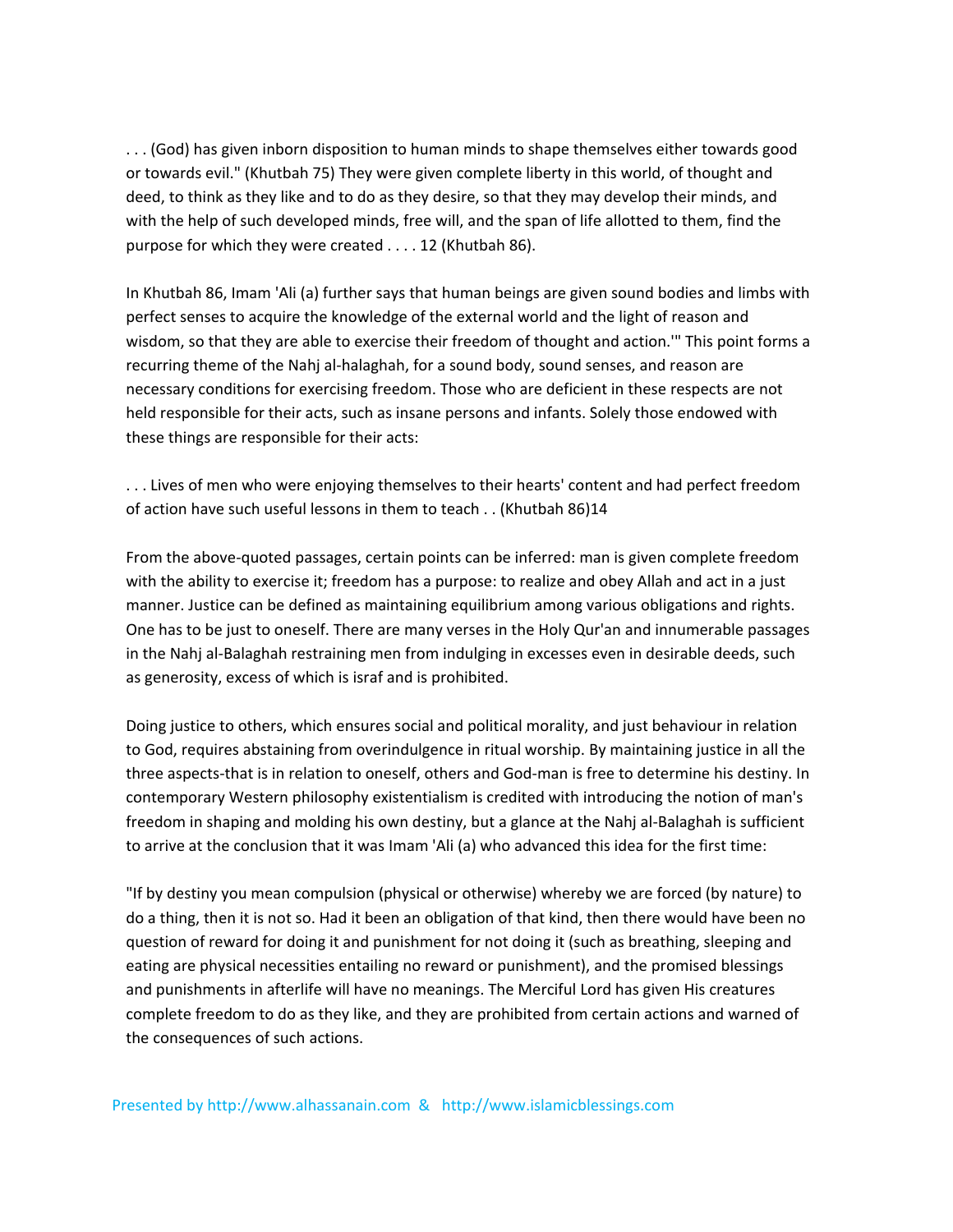These commands carry in them the least trouble and lead us towards the most convenient way of life . . . . He sees people disobeying Him and tolerates them, not because He can be overruled or be compelled to accept human supremacy over Him. He did not send His prophets to amuse Himself or provide amusement for them. He did not reveal His orders without any reason and purpose. Neither has He created the galaxies and the earth without any design, purpose, and program. A universe without plan, purpose, and program is the idea of the infidels and heathens; sorry will be their plight in the fires and the hell. . ." (Sayings: 78)

(Destiny) was an order of God to do it, like the order he has given in His Holy Book "You are destined to worship him and nobody else'' .Here destined means "ordered", it does not mean physical compulsion.15

From this brief saying, many points relevant to philosophical and moral issues can be derived: determining one's destiny is an act of man's free will, different from physical compulsion; Divine commands are rationally designed and have a purpose; the universe itself has a design and a purpose; in this purposive scheme of creation man is free to act or not to act in accordance with the Divine purpose; voluntary acts of men deserve reward or punishment according to their nature; and that freedom brings in its wake responsibility.

Kant, who could not bring himself to accept the existence of God on the strength of ontological, causal, and teleological arguments, had to evolve a moral proof for the existence of God, in which God, freedom of human will, and life after death served as the essential postulates of morality. If we compare Imam 'Ali's approach to the problems of freedom, morality, purposiveness of creation, and the existence of God, we may come to a more convincing philosophy.

Imam Ali does not require any proof for the existence of God, but believes in Him on the ground of revelation and his own inner experience. This is the same stand which was taken in the West by Kierkegaard in the 19th century after realizing the inadequacy of reason in proving or disproving God. Recent theology in the West accepts the inner yearning of man to have faith in a Supreme Being as the only criterion of belief in God.

Starting from the same position 'Ali ('a) proves the purposiveness of creation, arguing that it is created by an intelligent, knowing, and just God with a design and a purpose, and all His commands are just and reasonable, for He does not command man to do something that is beyond his capacity. Human freedom is an essential constituent of this purposive world, without which man would not have been able to pursue certain goals. It is also necessary for morality, which comprises voluntary actions.

Thus freedom is not a postulate in Imam Ali's world‐outlook, but an organic part of a just and purposive order. His firm faith in a just God makes him believe in the Hereafter. In this way, the